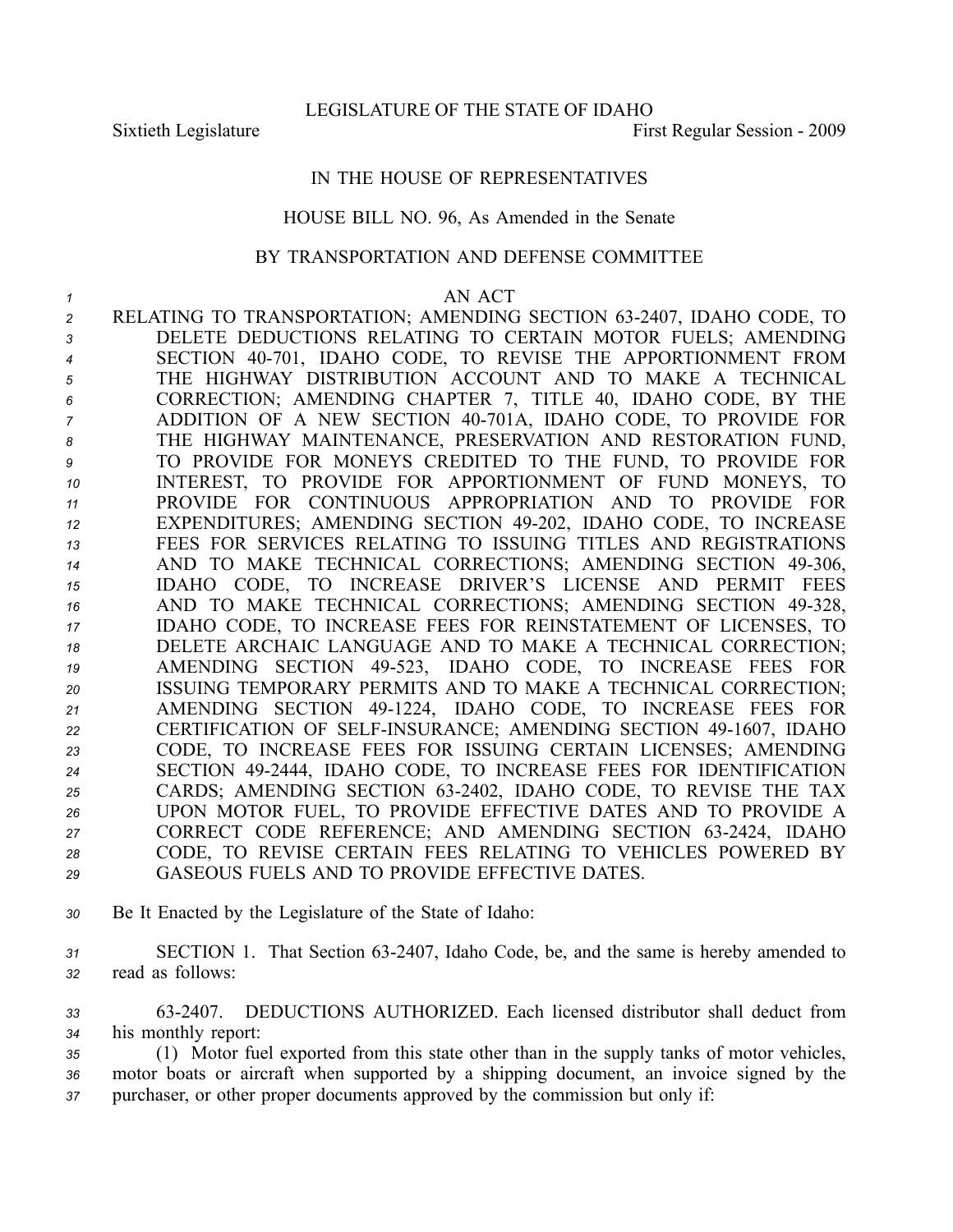*<sup>1</sup>* (a) The purchaser is not <sup>a</sup> licensed distributor and the seller can establish that any tax *<sup>2</sup>* due in the jurisdiction to which the motor fuel is destined is paid; or

- *<sup>3</sup>* (b) The purchaser is <sup>a</sup> licensed distributor in the jurisdiction to which the motor fuel is *<sup>4</sup>* destined.
	-

*<sup>5</sup>* (2) Motor fuel returned to <sup>a</sup> licensed distributor's refinery or pipeline terminal storage *<sup>6</sup>* when supported by proper documents approved by the commission.

*<sup>7</sup>* (3) Motor fuel lost or destroyed by fire, lightning, flood, tornado, windstorm, explosion, *<sup>8</sup>* or other accidental casualty, after presenting to the commission satisfactory proof of loss.

 (4) The number of gallons which would be equal to two percen<sup>t</sup> (2%) of the total number of gallons received during the reporting period, less the total number of gallons deducted under subsections (1) through (3) of this section, which credit is granted to the licensed distributor to reimburse him for loss from evaporation, handling, spillage and shrinkage, excep<sup>t</sup> losses caused by casualty as provided in subsection (3) of this section.

*<sup>14</sup>* (5) Motor fuel sold to the Idaho national guard for use in aircraft and in vehicles used *<sup>15</sup>* off public highways provided, however, such deduction is supported by an exemption certificate *<sup>16</sup>* signed by an authorized officer of the Idaho national guard.

*<sup>17</sup>* (6) In the case of motor fuel that is:

*<sup>18</sup>* (a) Gasohol, deduct the number of gallons of denatured anhydrous ethanol contained in *<sup>19</sup>* gasohol imported or blended during the reporting period and that would be taxable in the *<sup>20</sup>* repor<sup>t</sup> but for the deduction allowed by this subsection.

*<sup>21</sup>* (b) Biodiesel, deduct the number of gallons that are sold during the month to which the *<sup>22</sup>* repor<sup>t</sup> relates to any person other than <sup>a</sup> licensed distributor.

 (c) A biodiesel blend, deduct the number of gallons of biodiesel contained in the biodiesel blend imported, blended or received from <sup>a</sup> licensed distributor who is <sup>a</sup> biodiesel producer during the month to which the repor<sup>t</sup> relates. In the case of <sup>a</sup> licensed distributor who is <sup>a</sup> biodiesel producer, the deduction is only available when the producer sells its biodiesel blends to <sup>a</sup> person who is not <sup>a</sup> motor fuel distributor licensed in this *28* state.

*<sup>29</sup>* (d) The deduction provided in this subsection shall not exceed ten percen<sup>t</sup> (10%) of (i) *<sup>30</sup>* the volume of gasohol reported on the repor<sup>t</sup> or (ii) the special fuel which is or contains *<sup>31</sup>* biodiesel.

*<sup>32</sup>* (e) The deduction allowed by paragraphs (b) and (c) of this subsection is only available *<sup>33</sup>* for motor fuel otherwise subject to tax under this chapter.

*<sup>34</sup>* SECTION 2. That Section 40701, Idaho Code, be, and the same is hereby amended to *<sup>35</sup>* read as follows:

- *<sup>36</sup>* 40701. HIGHWAY DISTRIBUTION ACCOUNT APPORTIONMENT. (1) There is *<sup>37</sup>* established in the state treasury an account known as the "Highway Distribution Account," to *<sup>38</sup>* which shall be credited:
- *39* (a) Moneys as provided by sections  $63-2412(1)(e)4$ . and  $63-2418(3)$ , Idaho Code;
- *<sup>40</sup>* (b) All moneys collected by the department, their agents and vendors, and county *<sup>41</sup>* assessors and sheriffs, under the provisions of title 49, Idaho Code, excep<sup>t</sup> as otherwise *<sup>42</sup>* specifically provided for; and
- *<sup>43</sup>* (c) All other moneys as may be provided by law.
- *<sup>44</sup>* (2) The highway distribution account shall be apportioned as follows: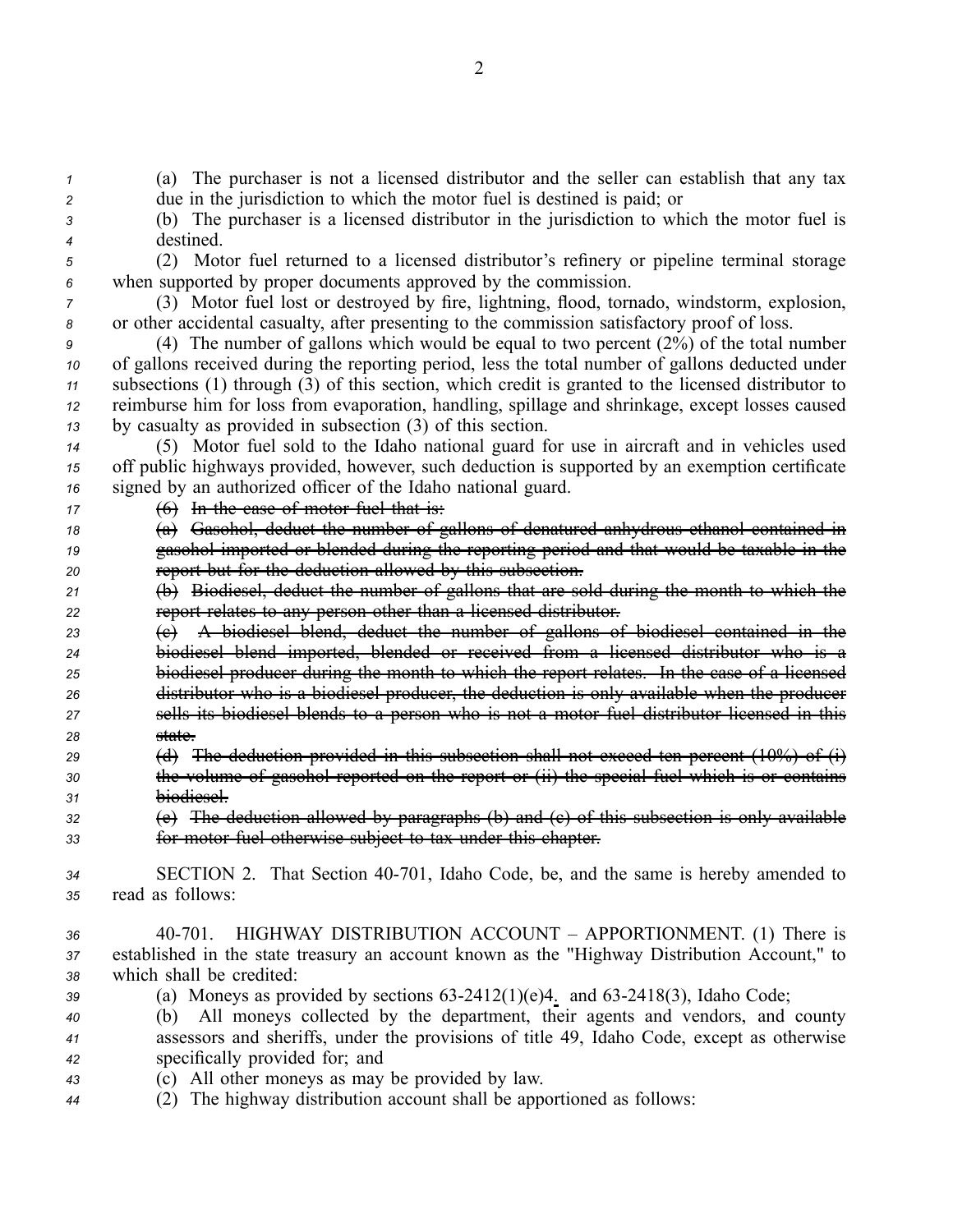(a) An amount equivalent to the motor fuel tax exceeding twenty-five cents  $(25¢)$  per gallon shall be deposited to the highway maintenance, preservation and restoration fund created under section 40701A, Idaho Code, and the remainder shall be distributed: (b) Thirtyeight percen<sup>t</sup> (38%) to local units of governmen<sup>t</sup> as provided in section 40709, Idaho Code; 6 (bc) Fifty-seven percent (57%) to the state highway account established in section 40702, Idaho Code; and 8 (ed) Five percent (5%) to the law enforcement account fund, established in section 672914, Idaho Code. The state controller shall cause the remittance of the moneys apportioned to local units of governmen<sup>t</sup> not later than January 25, April 25, July 25 and October 25 of each year, and to the state highway account and the law enforcement account fund as the moneys become available to the highway distribution account. (3) Interest earned on the investment of idle moneys in the highway distribution account shall be paid to the highway distribution account. (4) All idle moneys in the dedicated highway trust or asset accounts or subaccounts established from highway user revenues, reimbursements, fees or permits shall be invested by the state treasurer in the same manner as provided under section 67-1210, Idaho Code, with respec<sup>t</sup> to other surplus or idle moneys in the state treasury. Interest earned on the investments shall be returned to the various highway trust or asset accounts and subaccounts. SECTION 3. That Chapter 7, Title 40, Idaho Code, be, and the same is hereby amended <sup>21</sup> by the addition thereto of a NEW SECTION, to be known and designated as Section 40-701A, Idaho Code, and to read as follows: 40701A. ESTABLISHMENT OF HIGHWAY MAINTENANCE, PRESERVATION AND RESTORATION FUND – APPORTIONMENT. (1) There is hereby established in the state treasury <sup>a</sup> fund known as the "Highway Maintenance, Preservation and Restoration Fund," to which shall be credited: (a) Moneys as provided in section  $40-701(2)(a)$ , Idaho Code; and (b) All other moneys as may be provided by law. (c) Interest earned on the investment of idle moneys in the highway maintenance, preservation and restoration fund shall be paid to the fund as provided for in subsection (2)(b) of this section. (2) Moneys in the highway maintenance, preservation and restoration fund shall be apportioned as follows: (a) Thirty eight percen<sup>t</sup> (38%) to local units of governmen<sup>t</sup> as provided in section 40709, Idaho Code; and (b) Sixty two percen<sup>t</sup> (62%), with all interest accruing thereon, to remain in the highway maintenance, preservation and restoration fund established in this section for expenditure by the Idaho transportation department in accordance with the provisions of subsection (3) of this section. (3) Moneys in the highway maintenance, preservation and restoration fund as provided in subsection (2)(b) of this section are hereby continuously appropriated to the Idaho transportation department. Expenditures of moneys from the fund by the department shall be made only for the maintenance, preservation and restoration of the state highway system. In no event shall expenditures be made from this dedicated fund for capacity expansion projects. Provided however, that no moneys shall be expended from such fund unless and until the

3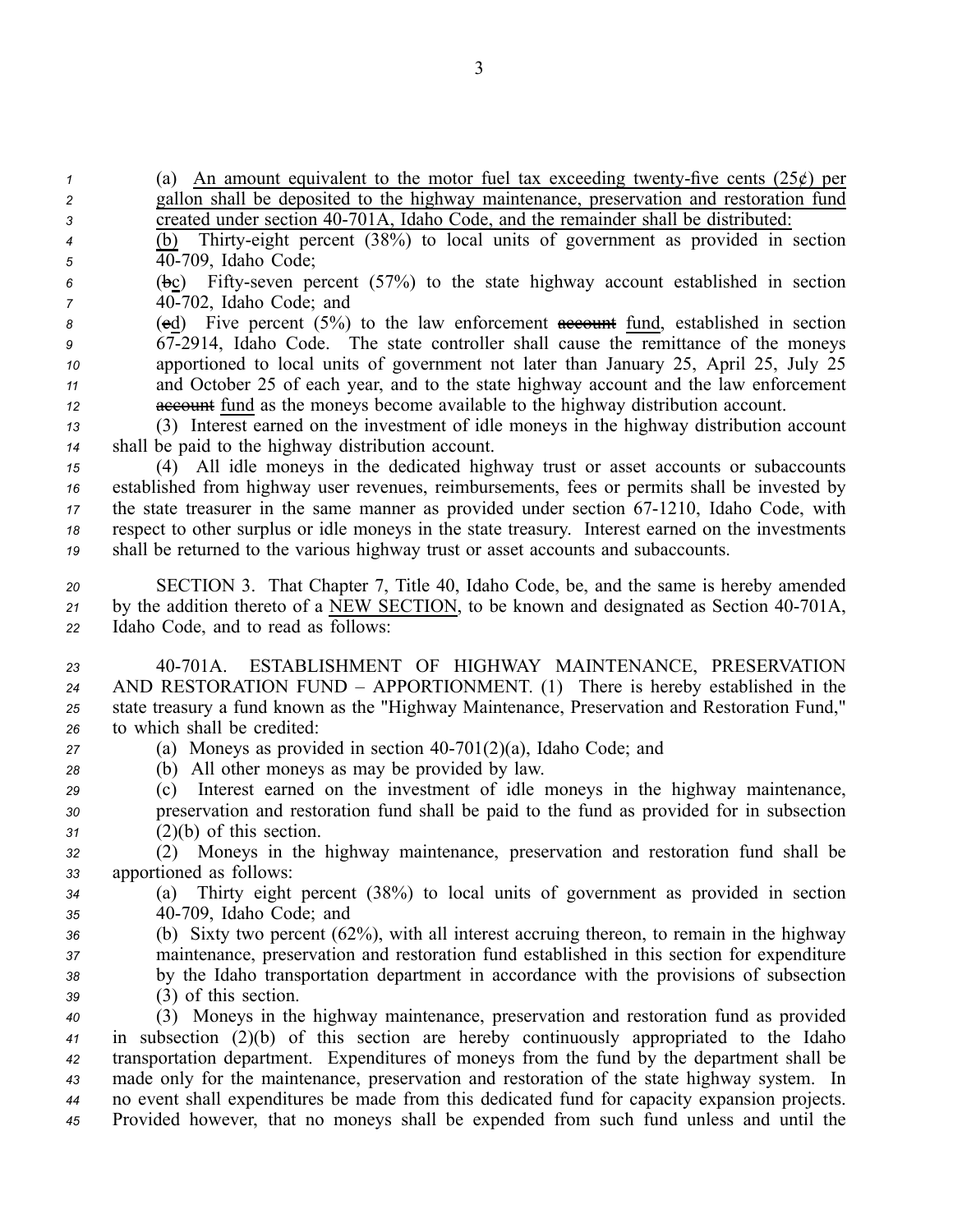*<sup>1</sup>* department has made plans for and begun implementation of <sup>a</sup> statewide pavemen<sup>t</sup> managemen<sup>t</sup> *<sup>2</sup>* system or similar managemen<sup>t</sup> tool that is efficient, effective and widely accepted in the trade *<sup>3</sup>* or practice for coordinating <sup>a</sup> statewide system for the managemen<sup>t</sup> of pavemen<sup>t</sup> maintenance.

*<sup>4</sup>* SECTION 4. That Section 49202, Idaho Code, be, and the same is hereby amended to *<sup>5</sup>* read as follows:

 49202. DUTIES OF DEPARTMENT. (1) All registration and driver's license records in the office of the department shall be public records and open to inspection by the public during normal business hours, excep<sup>t</sup> for those records declared by law to be for the confidential use of the department, or those records containing personal information subject to restrictions or conditions regarding disclosure. If the department has contracted for <sup>a</sup> service to be provided by another entity, an additional fee shall be charged by that contractor whether the service is rendered during normal business hours, other than normal business hours or on weekends.

*<sup>14</sup>* (2) In addition to other fees required by law to be collected by the department, the *<sup>15</sup>* department shall collect the following:

| 16 | (a) For certifying a copy of any record pertaining to any vehicle license, any certificate    |
|----|-----------------------------------------------------------------------------------------------|
| 17 |                                                                                               |
| 18 |                                                                                               |
| 19 |                                                                                               |
| 20 | (d) For issuance or transfer of every certificate of title on a new or used vehicle or other  |
| 21 | titled vehicle in an expedited manner (rush titles), in addition to any other fee required by |
| 22 |                                                                                               |
| 23 | (e) For recording a transitional ownership document, in addition to any other fee required    |
| 24 |                                                                                               |
| 25 |                                                                                               |
| 26 | (g) For furnishing copies of registration or ownership of motor vehicles or driver's          |
| 27 | license records, per vehicle registration, accident report records, title or per driver's     |
| 28 |                                                                                               |
| 29 |                                                                                               |
| 30 | (h) For services in searching files of vehicle or other registrations, vehicle titles, or     |
| 31 |                                                                                               |
| 32 |                                                                                               |
| 33 | (j) For issuance of an assigned or replacement vehicle identification number                  |
| 34 | \$\\$\\$18.00                                                                                 |
| 35 | (k) For a vehicle identification number (VIN) inspection whether conducted by a city or       |
| 36 | county peace officer or any other peace officer or designated agent of the state of Idaho,    |
| 37 |                                                                                               |
| 38 |                                                                                               |
| 39 | (m) For issuing letters of temporary vehicle clearance to Idaho-based motor                   |
| 40 |                                                                                               |
| 41 |                                                                                               |
| 42 |                                                                                               |
| 43 | (p) For safety and insurance programs for each vehicle operated by a motor                    |
| 44 | \$2.003.50                                                                                    |
| 45 | A lesser amount may be set by rule of the board.                                              |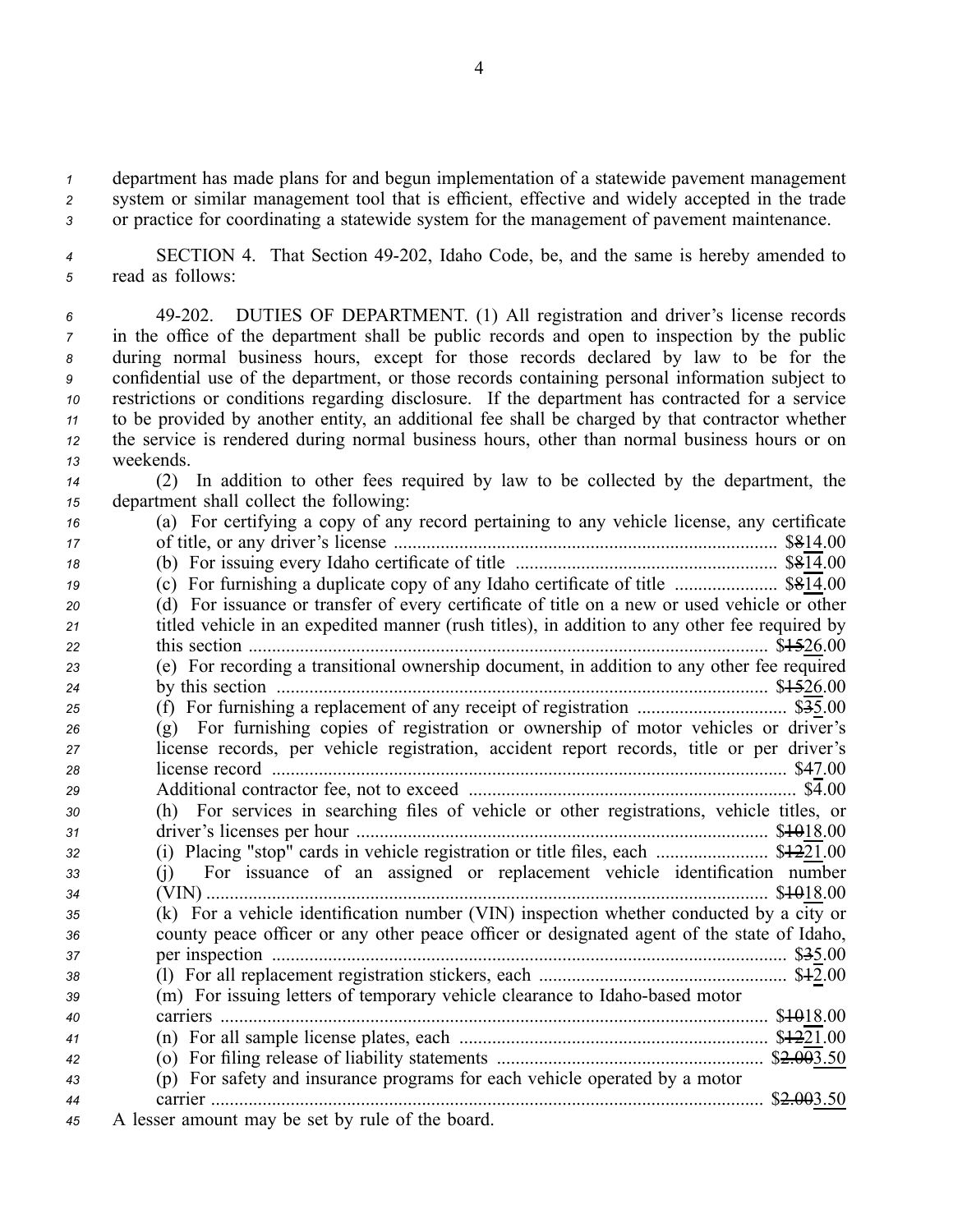*<sup>1</sup>* (3) The fees required in this section shall not apply when the service is furnished to any *<sup>2</sup>* federal, state, county or city peace officer when such service is required in the performance of *<sup>3</sup>* their duties as peace officers.

 (4) The department may enter into agreements with private companies or public entities to provide the services for which <sup>a</sup> fee is collected in subsection (2)(g) of this section. Such private contractor shall collect the fee prescribed and remit the fee to the department. The contractor shall also collect and retain the additional fee charged for his services.

- *<sup>8</sup>* (5) (a) The department shall pay three dollars (\$3.00) of the fee collected by <sup>a</sup> county *<sup>9</sup>* assessor or other agen<sup>t</sup> of the department as provided in subsection (2)(a) through (f) *10* of this section, and four dollars  $(\text{$}4.00)$  as provided in subsection  $(2)(g)$  of this section, *<sup>11</sup>* to the county assessor or sheriff of the county or agen<sup>t</sup> collecting such fee, which shall *<sup>12</sup>* be deposited with the county treasurer and credited to the county current expense fund. *<sup>13</sup>* The remainder of the fees collected as provided in that subsection shall be paid by the *14* department to the state treasurer and placed in the state highway fund account.
- *<sup>15</sup>* (b) The fee collected under subsection (2)(k) of this section for <sup>a</sup> VIN inspection shall be *<sup>16</sup>* placed in the city general fund if conducted by <sup>a</sup> city peace officer, in the county current *<sup>17</sup>* expense fund if conducted by <sup>a</sup> county peace officer, shall be retained by the special agen<sup>t</sup> *<sup>18</sup>* authorized to perform the inspection, or paid to the state treasurer and placed to the credit *<sup>19</sup>* of the Idaho state police if conducted by the Idaho state police or in the state highway *<sup>20</sup>* fund account if conducted by the department.
- *<sup>21</sup>* (c) The fee collected under subsection (2)(o) of this section for filing release of liability *<sup>22</sup>* statements shall be retained by the county assessor of the county collecting such fee, and *<sup>23</sup>* shall be deposited with the county treasurer and credited to the county current expense *<sup>24</sup>* fund.
- *<sup>25</sup>* (d) The fee in subsection (2)(m) of this section shall not apply when the Idahobased *<sup>26</sup>* motor carrier or its representative obtains and prints the document using internet access.
- *<sup>27</sup>* (e) The fee collected under subsection (2)(p) of this section for motor carriers shall <sup>28</sup> be paid by the department to the state treasurer and placed in the state highway fund *<sup>29</sup>* account. The director and the director of the Idaho state police shall jointly determine 30 the amount to be transferred from the state highway fund account to the law enforcement *<sup>31</sup>* fund for motor carrier safety programs conducted by the Idaho state police pursuan<sup>t</sup> to the *<sup>32</sup>* provisions of section 672901A, Idaho Code.
- *<sup>33</sup>* (6) The department as often as practicable may provide to law enforcement agencies *<sup>34</sup>* the record of suspensions and revocations of driver licenses via the Idaho law enforcement *<sup>35</sup>* telecommunications system (ILETS).
- *<sup>36</sup>* (7) The department shall provide the forms prescribed in chapter 5 of this title, shall *<sup>37</sup>* receive and file in its office in Ada county, all instruments required in chapter 5 of this title to *<sup>38</sup>* be filed with the department, shall prescribe <sup>a</sup> uniform method of numbering certificates of title, *<sup>39</sup>* and shall maintain in the department indices for such certificates of title. All indices shall be *<sup>40</sup>* by motor or identification number and alphabetical by name of the owner.
- *<sup>41</sup>* (8) The department shall file each registration received under <sup>a</sup> distinctive registration *<sup>42</sup>* number assigned to the vehicle and to the owner thereof.
- *<sup>43</sup>* (9) The department shall not renew <sup>a</sup> driver's license or identification card when fees *<sup>44</sup>* required by law have not been paid or where fees for pas<sup>t</sup> periods are due, owing and unpaid *<sup>45</sup>* including insufficient fund checks, until those fees have been paid.
- 
- *<sup>46</sup>* (10) The department shall not gran<sup>t</sup> the registration of <sup>a</sup> vehicle when: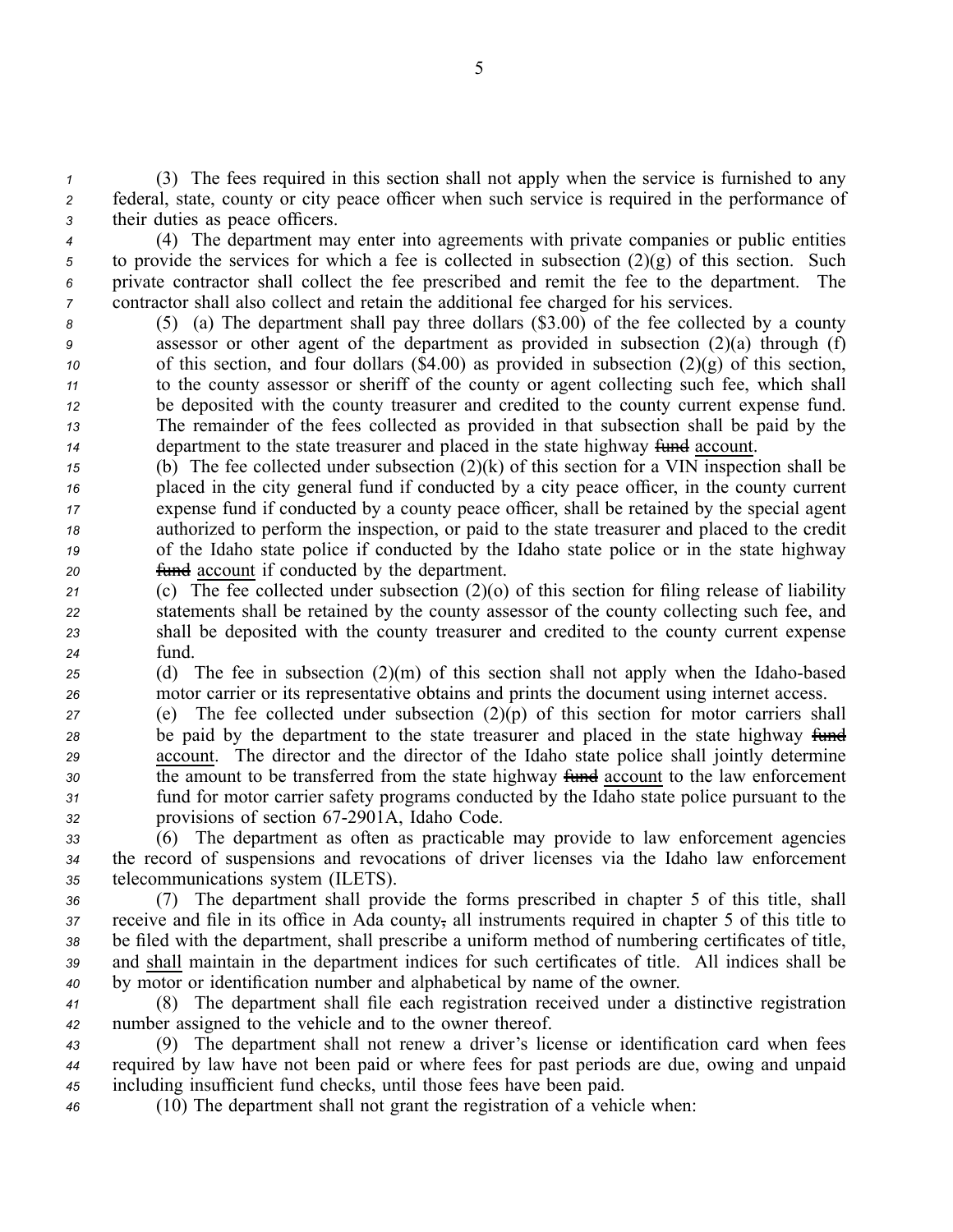*<sup>1</sup>* (a) The applicant is not entitled to registration under the provisions of this title; or

*<sup>2</sup>* (b) The applicant has neglected or refused to furnish the department with the information *<sup>3</sup>* required in the appropriate form or reasonable additional information required by the *<sup>4</sup>* department; or

*<sup>5</sup>* (c) The fees required by law have not been paid, or where fees for pas<sup>t</sup> registration *<sup>6</sup>* periods are due, owing and unpaid including insufficient fund checks.

 (11) The department or its authorized agents have the authority to reques<sup>t</sup> any person to submit to medical, vision, highway, or written examinations, to protect the safety of the public upon the highways. The department or its authorized agents may exercise such authority based upon evidence which may include, but is not limited to, observations made.

*<sup>11</sup>* (12) The department shall revoke the registration of any vehicle:

*<sup>12</sup>* (a) Which the department shall determine is unsafe or unfit to be operated or is not *<sup>13</sup>* equipped as required by law;

*<sup>14</sup>* (b) Whenever the person to whom the registration card or registration plate has been *<sup>15</sup>* issued shall make or permit to be made any unlawful use of the same or permit their use *<sup>16</sup>* by <sup>a</sup> person not entitled thereto;

*<sup>17</sup>* (c) For any violation of vehicle registration requirements by the owner or operator in the *<sup>18</sup>* current or pas<sup>t</sup> registration periods;

*<sup>19</sup>* (d) Whenever <sup>a</sup> motor carrier requests revocation, or whenever an interstate carrier's *<sup>20</sup>* federal operating authority has been revoked;

*<sup>21</sup>* (e) For failure of the owner or operator to file the reports required or nonpaymen<sup>t</sup> of *<sup>22</sup>* audit assessments or fees assessed against the owner by the department or the state tax *<sup>23</sup>* commission pursuan<sup>t</sup> to audit under the provisions of section 49439, Idaho Code;

 (f) Identified by any city or county administering <sup>a</sup> program established by ordinance for the inspection and readjustment of motor vehicles (which program is par<sup>t</sup> of an approved state implementation plan adopted by both the state and federal governments under 42 U.S.C. section 7410) as having failed to comply with an ordinance requiring motor vehicle emission inspection and readjustment; provided that no vehicle shall be identified to the department under this subsection (f) unless:

 (i) The city or county certifies to the department that the owner of the motor vehicle has been given notice and had the opportunity for <sup>a</sup> hearing concerning compliance with the ordinance and has exhausted all remedies and appeals from any determination made at such hearing; and

*<sup>34</sup>* (ii) The city or county reimburses the department for all direct costs associated *<sup>35</sup>* with the registration revocation procedure.

*<sup>36</sup>* (13) The department shall not reregister or permit <sup>a</sup> vehicle to operate on <sup>a</sup> special trip *<sup>37</sup>* permit until all fees, penalties and interest have been paid.

*<sup>38</sup>* (14) The department shall institute educational programs, demonstrations, exhibits and *<sup>39</sup>* displays.

*<sup>40</sup>* (15) The department shall cancel <sup>a</sup> driver's license or identification card when fees *<sup>41</sup>* required by law have not been paid or where fees are due, owing and unpaid including *<sup>42</sup>* insufficient fund checks, until those fees have been paid.

*<sup>43</sup>* (16) The department shall examine persons and vehicles by written, oral, vision and skills *<sup>44</sup>* tests without compulsion excep<sup>t</sup> as provided by law.

*<sup>45</sup>* (17) The department shall employ exper<sup>t</sup> and special help as needed in the department.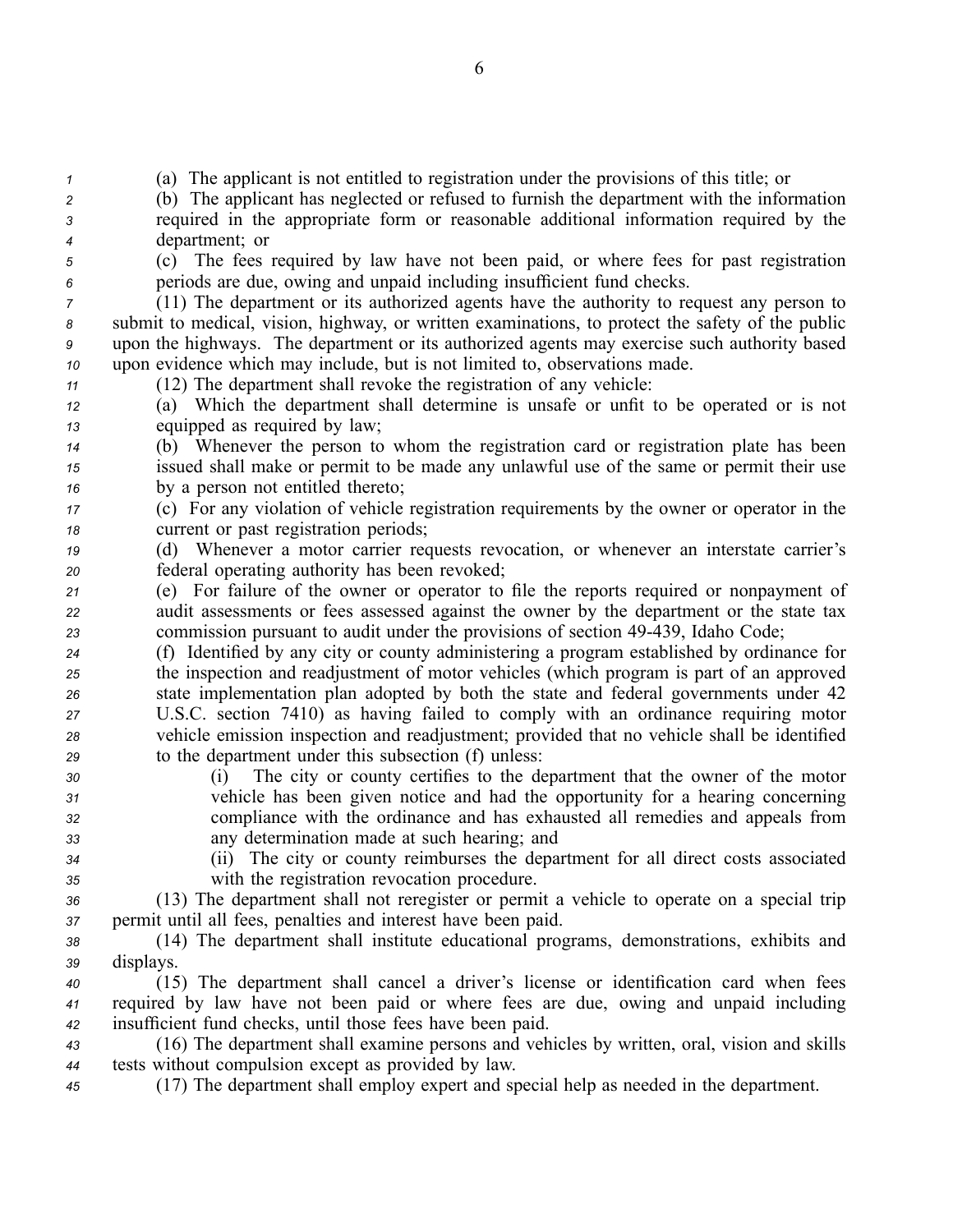*<sup>1</sup>* (18) The department shall compile accident statistics and disseminate information relating *<sup>2</sup>* to those statistics.

*<sup>3</sup>* (19) The department shall cooperate with the United States in the elimination of road *<sup>4</sup>* hazards, whether of <sup>a</sup> physical, visual or mental character.

 (20) The department shall place and maintain trafficcontrol devices, conforming to the board's manual and specifications, upon all state highways as it shall deem necessary to indicate and to carry out the provisions of this title or to regulate, warn, or guide traffic. 8 No local authority shall place or maintain any traffic-control device upon any highway under the jurisdiction of the department excep<sup>t</sup> by the latter's permission, excep<sup>t</sup> where the duly elected officials of an incorporated city have established speed limits lower than those set by the department on the portion of state highways, excluding controlled-access and interstate highways, that pass through residential, urban or business districts within the jurisdiction of the incorporated city. The placement and maintenance of such a traffic-control device by a local authority shall be made according to the board's manual and specifications for <sup>a</sup> uniform system of traffic-control devices.

 (21) The department may conduct an investigation of any bridge or other elevated structure constituting <sup>a</sup> par<sup>t</sup> of <sup>a</sup> highway, and, if it shall find that the structure cannot with safety to itself withstand vehicles traveling at <sup>a</sup> speed otherwise permissible under this title, shall determine and declare the maximum speed of vehicles which the structure can safely withstand, and shall cause or permit suitable signs stating the maximum speed to be erected and maintained before each end of the structure.

 (22) Whenever the department shall determine on the basis of an engineering and traffic investigation that slow speeds on any highway or par<sup>t</sup> of <sup>a</sup> highway impede the normal and reasonable movement of traffic, the department may determine and declare <sup>a</sup> minimum speed limit below which no person shall drive <sup>a</sup> vehicle excep<sup>t</sup> when necessary for safe operation or in compliance with law, and that limit shall be effective when posted upon appropriate fixed or variable signs, excep<sup>t</sup> in cases where the duly elected officials of an incorporated city have established speed limits lower than those set by the department on portions of state highways, excluding controlled-access and interstate highways, that pass through residential, urban or business districts within the jurisdiction of the incorporated city.

*<sup>31</sup>* (23) The department shall regulate or prohibit the use of any controlledaccess highway *<sup>32</sup>* by any class or kind of traffic which is found to be incompatible with the normal and safe *<sup>33</sup>* movement of traffic.

*34* (24) The department shall erect and maintain traffic-control devices on controlled-access *<sup>35</sup>* highways on which any prohibitions are applicable.

 (25) Wherever <sup>a</sup> highway crosses one (1) or more railroads at grade, the department or local authorities within their respective jurisdictions shall place and maintain stop signs, directing vehicular traffic approaching the crossing to come to <sup>a</sup> full stop prior to entering the crossing at all railroad crossings where electric or mechanical warning signals do not exist. Placement of these stop signs shall be mandatory excep<sup>t</sup> when in the determination of public highway agencies the existence of stop signs at <sup>a</sup> given crossing would constitute <sup>a</sup> greater hazard than their absence based on <sup>a</sup> recognized engineering study.

*<sup>43</sup>* Nothing in this subsection shall be construed as granting immunity to any railroad *<sup>44</sup>* company as to liability, if any, for an accident which might occur at <sup>a</sup> crossing where stop signs *<sup>45</sup>* are erected and in place, but liability, if any, shall be determined as provided by law. Liability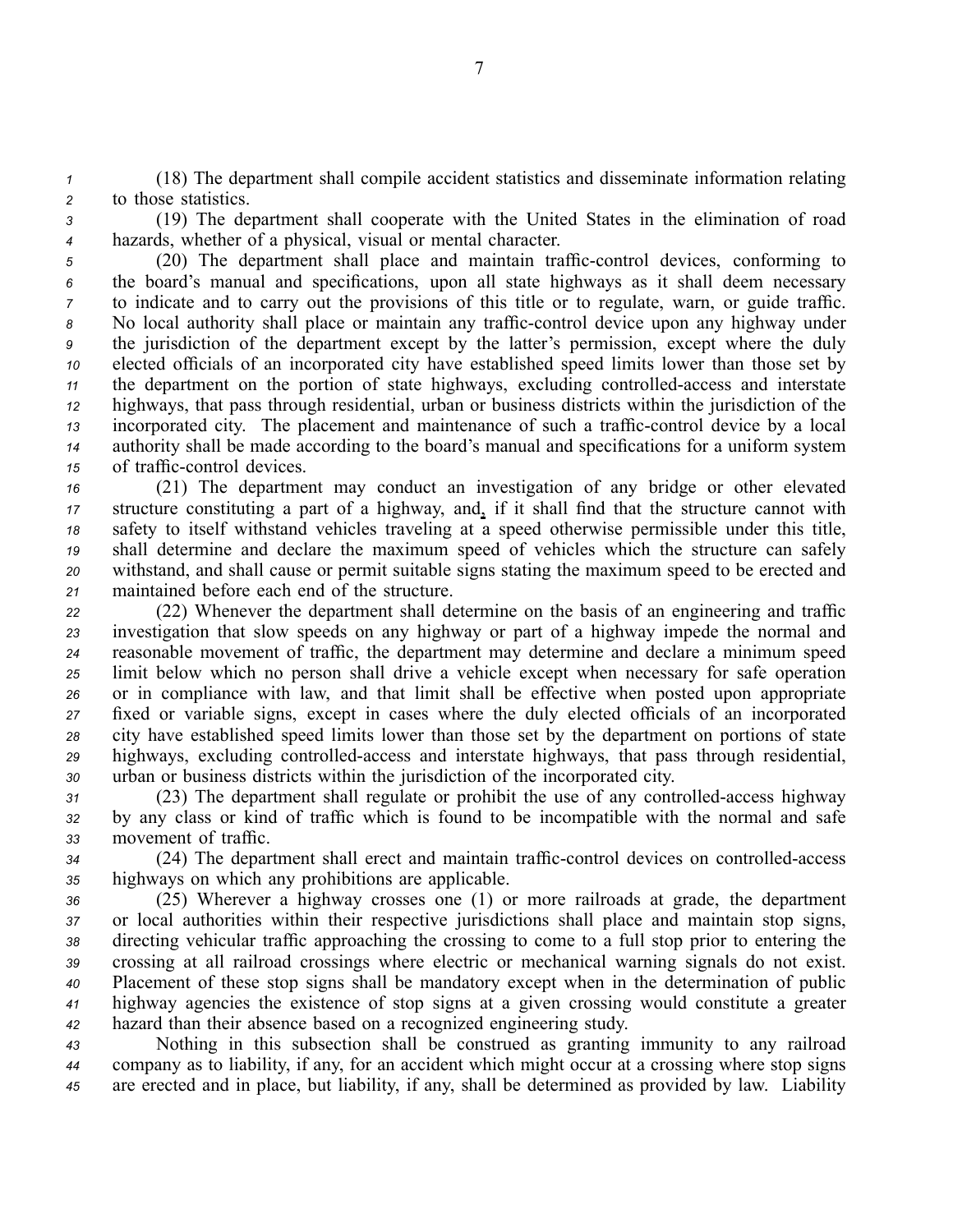*<sup>1</sup>* on the par<sup>t</sup> of governmental authorities on account of absence of any stop sign at <sup>a</sup> crossing *<sup>2</sup>* shall be determined as provided by law.

 (26) The department and local authorities are authorized to determine those portions of any highway under their respective jurisdictions where overtaking and passing or driving on the left side of the roadway would be especially hazardous and may by appropriate signs or markings on the roadway indicate the beginning and end of those zones and when signs or markings are in place and clearly visible to an ordinarily observant person, every driver of <sup>a</sup> vehicle shall obey those directions.

 (27) The department and local authorities in their respective jurisdictions may in their discretion issue special permits authorizing the operation upon <sup>a</sup> highway of traction engines or tractors having movable tracks with transverse corrugations upon the periphery of the movable tracks or farm tractors or other farm machinery, the operation of which upon <sup>a</sup> highway would otherwise be prohibited under this title or title 40, Idaho Code.

 (28) The department and local highway authorities within their respective jurisdictions may place official traffic-control devices prohibiting, limiting or restricting the stopping, standing or parking of vehicles on any highway where such stopping, standing or parking is dangerous to those using the highway or where the stopping, standing or parking of vehicles unduly interferes with the free movement of traffic thereon.

 (29) On any informational material printed after July 1, 1995, by or at the order of the department and distributed to counties, school districts or individuals for the purpose of assisting <sup>a</sup> person to successfully pass <sup>a</sup> driver's license test, the department shall include material about the state's open range law and responsibilities, liabilities and obligations of drivers driving in the open range.

24 SECTION 5. That Section 49-306, Idaho Code, be, and the same is hereby amended to *<sup>25</sup>* read as follows:

 49306. APPLICATION FOR DRIVER'S LICENSE, INSTRUCTION PERMIT, OR RESTRICTED SCHOOL ATTENDANCE DRIVING PERMIT. (1) Every application for any instruction permit, restricted school attendance driving permit, or for <sup>a</sup> driver's license shall be made upon <sup>a</sup> form furnished by the department and shall be verified by the applicant before <sup>a</sup> person authorized to administer oaths. Officers and employees of the department and sheriffs and their deputies are authorized to administer the oaths without charge. Every application for <sup>a</sup> permit, extension or driver's license shall be accompanied by the following fee, none of which is refundable:

| 34 | (a) Class A, B, C (4-year) license with endorsements - age 21 years and                         |
|----|-------------------------------------------------------------------------------------------------|
| 35 | \$28.5040.00<br>older.                                                                          |
| 36 | (b) Class A, B, C (3-year) license with endorsements - age 18 to 21 years $\ldots$ \$20.5030.00 |
| 37 | (c) Class A, B, C (1-year) license with endorsements - age 20 years $$12.2515.00$               |
| 38 |                                                                                                 |
| 39 |                                                                                                 |
| 40 |                                                                                                 |
| 41 |                                                                                                 |
| 42 |                                                                                                 |
| 43 |                                                                                                 |
| 44 |                                                                                                 |
| 45 | (k) Duplicate driver's license or permit issued under section 49-318. Idaho                     |

(K) Duplicate driver's license or permit issued under section 49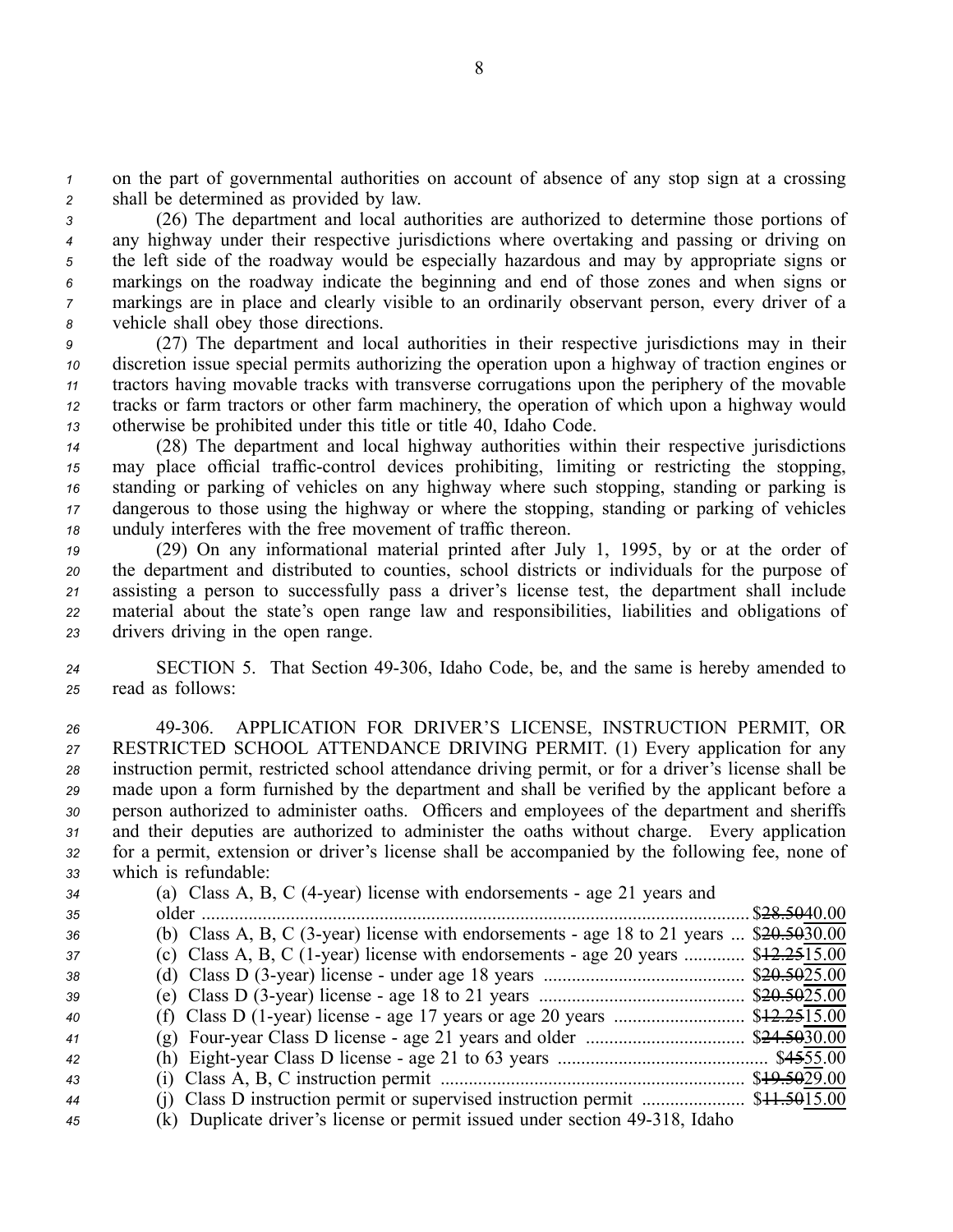| $\mathbf{1}$   |                                                                                                   |
|----------------|---------------------------------------------------------------------------------------------------|
| 2              | (1) Driver's license extension issued under section 49-319, Idaho Code $$6.5010.00$               |
| 3              |                                                                                                   |
| $\overline{4}$ |                                                                                                   |
| 5              |                                                                                                   |
| 6              |                                                                                                   |
| 7              |                                                                                                   |
| 8              |                                                                                                   |
| 9              | (s)                                                                                               |
| 10             | (t)                                                                                               |
| 11             |                                                                                                   |
| 12             | (v) Restricted driving permit or restricted school attendance driving permit  \$35.0060.00        |
| 13             | (2) Every application shall state the true and full name, date of birth, sex, declaration         |
| 14             | of Idaho residency, Idaho residence address and mailing address, if different, of the applicant,  |
| 15             | height, weight, hair color, and eye color, and the applicant's social security number as verified |
| 16             | by the social security administration.                                                            |
| 17             | (a) The requirement that an applicant provide a social security number as verified by             |
| 18             | the social security administration shall apply only to applicants who have been assigned a        |
| 19             | social security number.                                                                           |
| 20             | (b) An applicant who has not been assigned a social security number shall:                        |
| 21             | Present written verification from the social security administration that the<br>(i)              |
| 22             | applicant has not been assigned a social security number; and                                     |
| 23             | (ii) Submit a birth certificate, passport or other documentary evidence issued by                 |
| 24             | an entity other than a state or the United States; and                                            |
| 25             | (iii) Submit such proof as the department may require that the applicant is lawfully              |
| 26             | present in the United States.                                                                     |
| 27             | A driver's license or any instruction permit issued on and after January 1, 1993, shall not       |
| 28             | contain an applicant's social security number. Applications on file shall be exempt from          |
| 29             | disclosure except as provided in sections 49-202, 49-203, 49-203A and 49-204, Idaho               |
| 30             | Code.                                                                                             |
| 31             | Every application for a class A, B or C license shall state where the applicant has               |
| 32             | been licensed for the preceding ten (10) years and all applications shall also state whether      |
| 33             | the applicant has previously been licensed as a driver, and if so, when and by what               |
| 34             | state or country, and whether a driver's license or privileges have ever been suspended,          |
| 35             | revoked, denied, disqualified, canceled or whether an application has ever been refused,          |
| 36             | and if so, the date of and reason for the suspension, revocation, denial, disqualification,       |
| 37             | cancellation or refusal and the applicant's oath that all information is correct as signified     |
| 38             | by the applicant's signature.                                                                     |
| 39             | The applicant may be required to submit proof of identity acceptable to the examiner              |
| 40             | or the department and date of birth as set forth in a certified copy of his birth certificate     |
| 41             | when obtainable, or another document which provides satisfactory evidence of a person's           |
| 42             | date of birth acceptable to the examiner or the department.                                       |
| 43             | (c) Individuals required to register in compliance with section 3 of the federal military         |
| 44             | selective service act, 50 U.S.C. App. 451 et seq., as amended, shall be provided an               |
| 45             | opportunity to fulfill such registration requirements in conjunction with an application for      |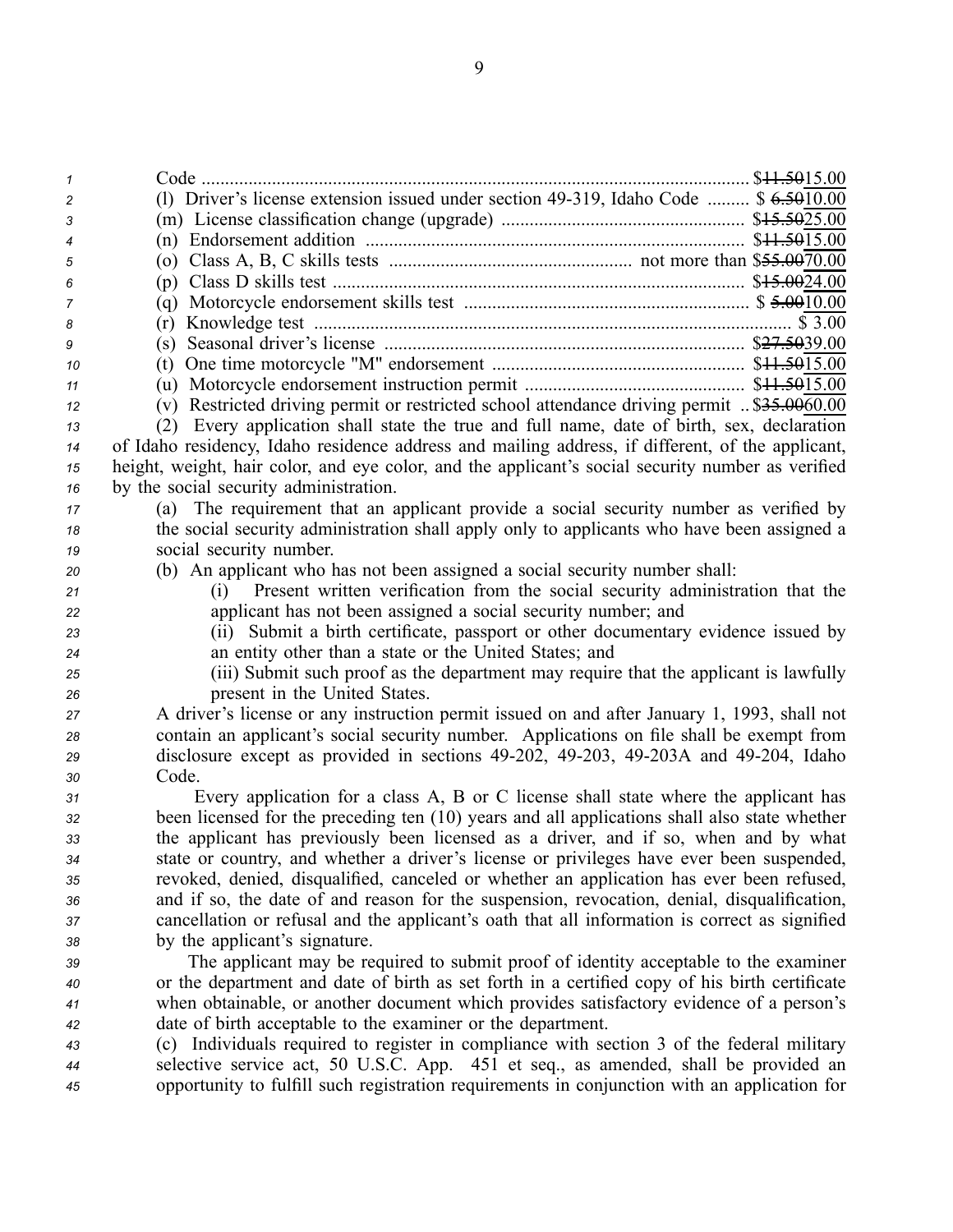*<sup>1</sup>* <sup>a</sup> driver's license or instruction permit. Any registration information so supplied shall be *<sup>2</sup>* transmitted by the department to the selective service system.

 (3) Whenever an application is received from <sup>a</sup> person previously licensed in another jurisdiction, the department shall reques<sup>t</sup> <sup>a</sup> copy of the driver's record from the other jurisdiction and shall contact the national driver register. When received, the driver's record from the previous jurisdiction shall become <sup>a</sup> par<sup>t</sup> of the driver's record in this state with the same force and effect as though entered on the driver's record in this state in the original instance.

*<sup>9</sup>* (4) Whenever the department receives <sup>a</sup> reques<sup>t</sup> for <sup>a</sup> driver's record from another *<sup>10</sup>* licensing jurisdiction, the record shall be forwarded without charge.

*<sup>11</sup>* (5) The department shall contact and notify the commercial driver license information *<sup>12</sup>* system of the proposed application for <sup>a</sup> class A, B or C driver's license to ensure identification *<sup>13</sup>* of the person and to obtain clearance to issue the license.

*<sup>14</sup>* (6) When the fees required under this section are collected by <sup>a</sup> county officer, they shall *<sup>15</sup>* be paid over to the county treasurer not less often than monthly, who shall immediately:

 (a) Deposit an amount equal to five dollars (\$5.00) from each driver's license excep<sup>t</sup> an eightyear class D license, or any class D instruction permit application fees, application for <sup>a</sup> duplicate driver's license or permit, classification change, seasonal driver's license and additional endorsement, and ten dollars (\$10.00) from each eight-year class D driver's license, in the current expense fund; and

*<sup>21</sup>* (b) Deposit two dollars and fifty cents (\$2.50) from each motorcycle endorsement and *<sup>22</sup>* motorcycle endorsement instruction permit fee in the current expense fund; and

*<sup>23</sup>* (c) Deposit an amount equal to three dollars (\$3.00) from each fee for <sup>a</sup> knowledge test *<sup>24</sup>* in the current expense fund; and

*<sup>25</sup>* (d) Deposit an amount equal to five ten dollars (\$510.00) from each fee for <sup>a</sup> motorcycle *<sup>26</sup>* endorsement skills test in the current expense fund; provided however, if <sup>a</sup> contractor 27 administers the skills test he shall be entitled to the five ten dollar (\$510.00) fee; and

*<sup>28</sup>* (e) Remit the remainder to the state treasurer; and

29 (f) Deposit eleven seventeen dollars and fifty cents (\$4417.50) from each fee for a class D skills test into the county current expense fund, unless the test is administered by <sup>a</sup> department-approved contractor, in which case the contractor shall be entitled to eleven seventeen dollars and fifty cents (\$1117.50) of each fee.

*<sup>33</sup>* (7) When the fees required under this section are collected by <sup>a</sup> state officer or agency, *<sup>34</sup>* they shall be paid over to the state treasurer.

*<sup>35</sup>* (8) The state treasurer shall distribute the moneys received from fees imposed by the *<sup>36</sup>* provisions of this section, whether collected by <sup>a</sup> county officer or by <sup>a</sup> state officer or agency *<sup>37</sup>* as follows:

 (a) Two dollars (\$2.00) of each fee for <sup>a</sup> fouryear driver's license or seasonal driver's license, and four dollars (\$4.00) of each fee for an eight-year class D driver's license, and one dollar and fifty cents (\$1.50) of each fee charged for driver's licenses pursuan<sup>t</sup> to subsections (1)(b), (d) and (e) of this section, and fifty cents (50¢) of each fee charged for driver's licenses pursuan<sup>t</sup> to subsections (1)(c) and (f) of this section, shall be deposited in the emergency medical services fund II created in section 561018A, Idaho Code, and four dollars (\$4.00) of each fee charged pursuan<sup>t</sup> to subsections (1)(a), (g) and (s) of this section and eight dollars (\$8.00) of each fee charged pursuan<sup>t</sup> to subsection (1)(h) of this section and three dollars (\$3.00) of each fee for driver's licenses pursuan<sup>t</sup> to subsections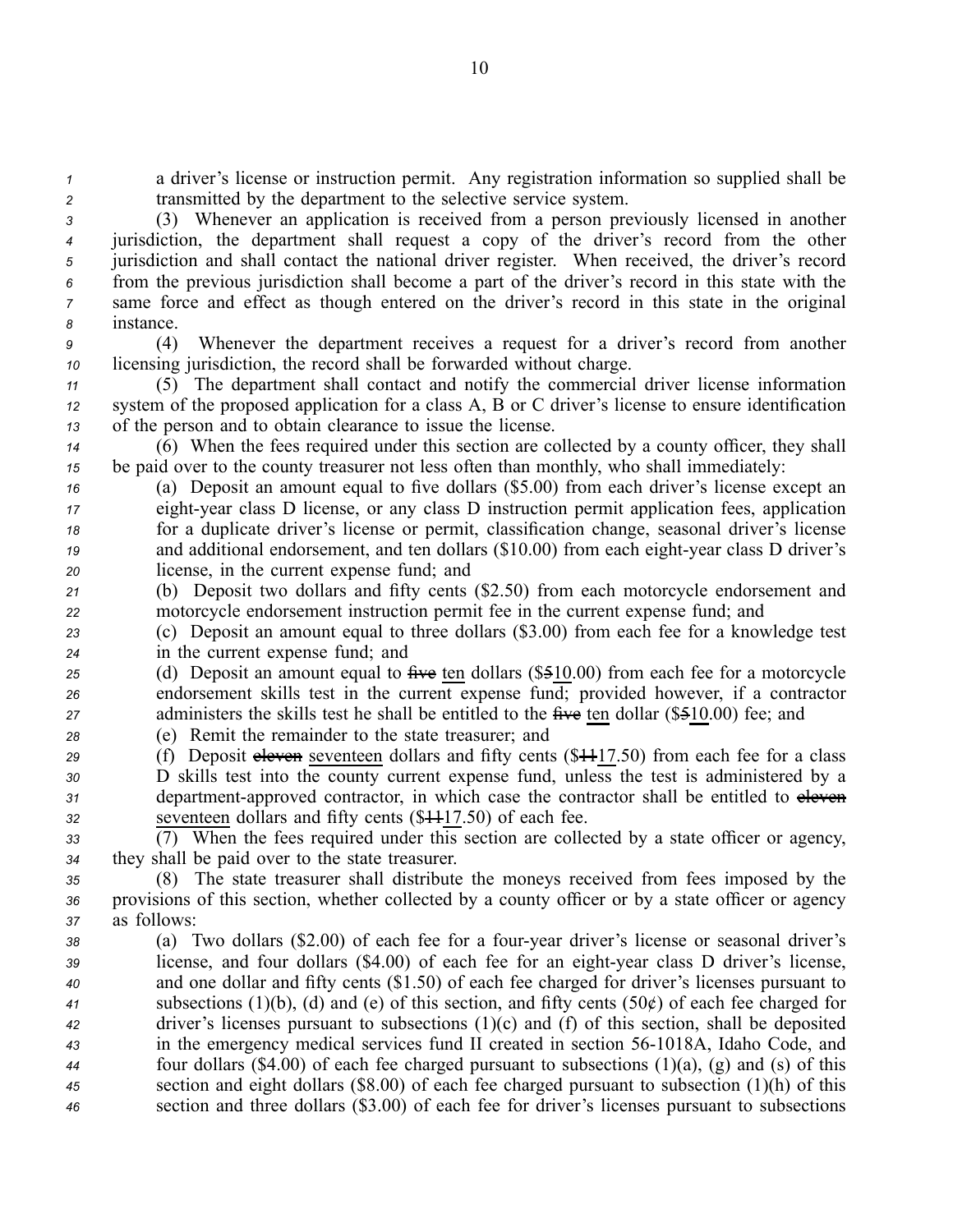*<sup>1</sup>* (1)(b), (d) and (e) of this section, and one dollar (\$1.00) of each fee charged for driver's *<sup>2</sup>* licenses pursuan<sup>t</sup> to subsections (1)(c) and (f) of this section shall be deposited in the *<sup>3</sup>* emergency medical services fund III created in section 561018B, Idaho Code; and

 (b) Sixteen Twenty-eight dollars and fifty cents (\$16.5028.00) of each fee for a seasonal 5 or class A, B or C driver's license, and ten nineteen dollars and fifty cents (\$<del>10.00</del>19.50) of each fee charged for <sup>a</sup> license pursuan<sup>t</sup> to subsection (1)(b) of this section, and five dollars and forty one cents (\$5.41) eight dollars and sixteen cents (\$8.16) of each fee charged for <sup>a</sup> license pursuan<sup>t</sup> to subsection (1)(c) of this section shall be deposited in the state highway fund account; and

*<sup>10</sup>* (c) Ten Twenty dollars and fifty cents (\$10.5020.00) of each fee for <sup>a</sup> class A, B or C *<sup>11</sup>* instruction permit or driver's license classification change shall be deposited in the state 12 highway <del>fund</del> account; and

- *<sup>13</sup>* (d) Four dollars (\$4.00) of each fee for <sup>a</sup> class A, B or C instruction permit shall be *14* deposited in the emergency medical services fund III created in section 56-1018B, Idaho *<sup>15</sup>* Code; and
- *<sup>16</sup>* (e) Six Ten dollars and fifty cents (\$6.5010.00) of each fee for <sup>a</sup> duplicate seasonal or *<sup>17</sup>* class A, B or C driver's license, class A, B or C driver's license extension, or additional *18* endorsement shall be deposited in the state highway fund account; and
- *<sup>19</sup>* (f) Four Seven dollars and fifty cents (\$4.007.50) of each fee for <sup>a</sup> motorcycle *<sup>20</sup>* endorsement and motorcycle endorsement instruction permit shall be deposited in the 21 state highway fund account; and
- *<sup>22</sup>* (g) Five dollars and thirty cents (\$5.30) of each fee for <sup>a</sup> fouryear class D driver's *23* license, and ten dollars and sixty cents (\$10.60) of each fee for an eight-year class D *<sup>24</sup>* driver's license, and four dollars (\$4.00) of each fee charged for <sup>a</sup> license pursuan<sup>t</sup> to  $25$  subsections (1)(d) and (e) of this section, and one dollar and thirty-three cents  $(\$1.33)$ *<sup>26</sup>* of each fee charged for <sup>a</sup> license pursuan<sup>t</sup> to subsection (1)(f) of this section shall be *<sup>27</sup>* deposited in the driver training fund; and
- *<sup>28</sup>* (h) Seven Twelve dollars and twenty seventy cents (\$7.2012.70) of each fee for <sup>a</sup> 29 four-year class D driver's license, and ten twenty dollars and forty cents (\$10.4020.40) 30 of each fee for an eight-year class D driver's license, and  $\frac{1}{2}$  ten dollars and fifty cents *<sup>31</sup>* (\$6.0010.50) of each fee charged for <sup>a</sup> license pursuan<sup>t</sup> to subsections (1)(d) and (e) of *32* this section, and four six dollars and eighty-three cents (\$4.086.83) of each fee charged  $33$  for a license pursuant to subsection  $(1)(f)$  of this section shall be deposited in the highway *<sup>34</sup>* distribution fund; and
- *<sup>35</sup>* (i) Two dollars and sixty cents (\$2.60) of each fee for <sup>a</sup> class D instruction permit, *<sup>36</sup>* duplicate class D license or permit, and class D license extension shall be deposited in the *<sup>37</sup>* driver training fund; and
- *<sup>38</sup>* (j) Three Seven dollars and ninety forty cents (\$3.907.40) of each fee for <sup>a</sup> class D *<sup>39</sup>* instruction permit, duplicate class D license or permit, and class D license extension shall *<sup>40</sup>* be deposited in the highway distribution fund; and
- *<sup>41</sup>* (k) Five Ten dollars (\$5.0010.00) of each fee for <sup>a</sup> class A, B or C skills test shall be *<sup>42</sup>* deposited in the state highway fund account; and
- *<sup>43</sup>* (l) One dollar (\$1.00) of each fee for <sup>a</sup> class A, B, C or fouryear D driver's license, *<sup>44</sup>* and two dollars (\$2.00) of each fee for an eightyear class D driver's license, and one *<sup>45</sup>* dollar (\$1.00) of each fee charged for <sup>a</sup> license pursuan<sup>t</sup> to subsections (1)(b), (d) and  $46$  (e) of this section, and thirty-four cents  $(34¢)$  of each fee charged for a license pursuant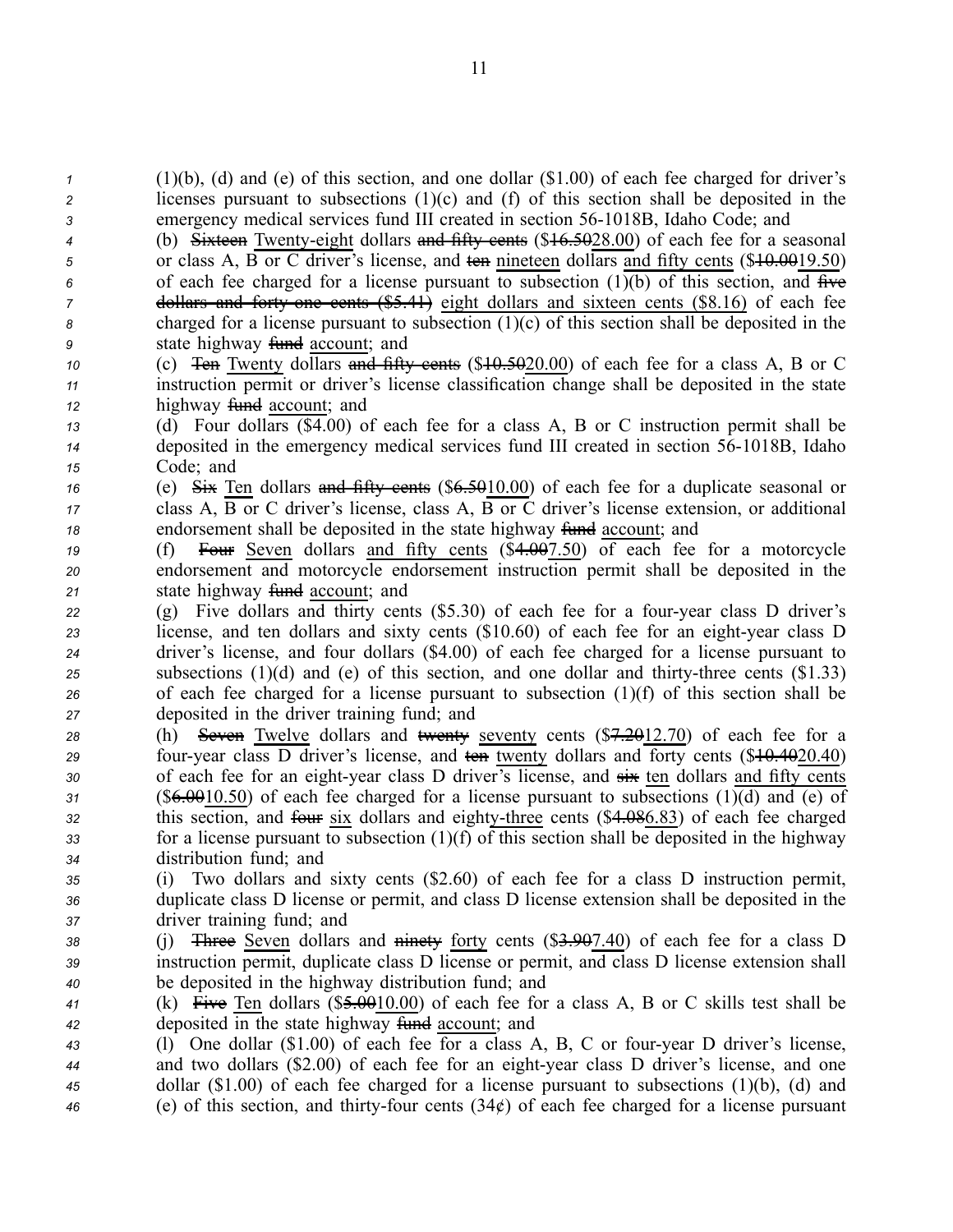*<sup>1</sup>* to subsections (1)(c) and (f) of this section shall be deposited in the motorcycle safety *<sup>2</sup>* program fund established in section 334904, Idaho Code; and

*<sup>3</sup>* (m) Three Six dollars and fifty cents (\$36.50) of each fee for <sup>a</sup> class D skills test shall be *4* deposited into the state highway fund account.

 (9) The contractor administering <sup>a</sup> class A, B or C skills test shall be entitled to not more than fifty sixty dollars (\$560.00) of the skills test fee. A contractor administering <sup>a</sup> class A, B or C skills test may collect an additional fee for the use of the contractor's vehicle for the skills *8* test.

*9* (10) Thirty five Sixty dollars (\$3560.00) of each restricted driving permit and each 10 restricted school attendance driving permit shall be deposited in the state highway fund account.

*<sup>11</sup>* (11) The department may issue seasonal class B or C driver's licenses to drivers who are *12* employees of agri-chemical businesses, custom harvesters, farm retail outlets and suppliers, and *<sup>13</sup>* livestock feeders that:

*<sup>14</sup>* (a) Will only be valid for driving commercial vehicles that normally require class B or C *<sup>15</sup>* commercial driver's licenses;

*<sup>16</sup>* (b) Will be valid for seasonal periods that begin on the date of issuance and that are not *<sup>17</sup>* to exceed one hundred eighty (180) days in <sup>a</sup> twelve (12) month period;

*<sup>18</sup>* (c) May only be obtained twice in <sup>a</sup> driver's lifetime;

*<sup>19</sup>* (d) Are valid only within <sup>a</sup> one hundred fifty (150) mile radius of the place of business *<sup>20</sup>* or farm being serviced; and

*<sup>21</sup>* (e) Will be valid only in conjunction with valid Idaho class D driver's licenses.

*<sup>22</sup>* (12) The department may issue seasonal class B or C driver's licenses to drivers who:

*<sup>23</sup>* (a) Have not violated the single license provisions of applicable federal regulations;

*<sup>24</sup>* (b) Have not had any license suspensions, revocations or cancellations;

*<sup>25</sup>* (c) Have not had any convictions in any vehicle for any offense listed in section *<sup>26</sup>* 49335(1) or (2), Idaho Code, or any one (1) serious traffic offense;

*<sup>27</sup>* (d) Have at least one (1) year of driving experience with <sup>a</sup> class D or equivalent license *<sup>28</sup>* in any type motor vehicle; and

*<sup>29</sup>* (e) Are at least sixteen (16) years old.

*<sup>30</sup>* SECTION 6. That Section 49328, Idaho Code, be, and the same is hereby amended to *<sup>31</sup>* read as follows:

 49328. REINSTATEMENT OF REVOKED, DISQUALIFIED OR SUSPENDED DRIVER'S LICENSE – FEE – WHEN REINSTATEMENT PROHIBITED. (1) When the period of revocation, disqualification or suspension of <sup>a</sup> driver's license has expired, or the reason for the revocation, disqualification or suspension no longer exists, the department shall reinstate the driver's license or driving privileges on application of the driver.

*<sup>37</sup>* (2) The application shall be in the form prescribed by the department and accompanied 38 by a reinstatement fee of fifteen twenty-five dollars (\$425.00) which shall be deposited in the *<sup>39</sup>* state highway account.

*<sup>40</sup>* (3) A driver's license which has been suspended under section 491505, Idaho Code, for *<sup>41</sup>* failure to pay an infraction penalty shall not be reinstated until the licensee provides proof that *<sup>42</sup>* the infraction penalty has been paid to the court.

*<sup>43</sup>* (4) In addition to any other fees required in this section to be collected, the department *<sup>44</sup>* shall collect fifty sixty dollars (\$560.00) for reinstating <sup>a</sup> driver's license after conviction for *<sup>45</sup>* driving under the influence, without privileges, and after conviction or other violation of any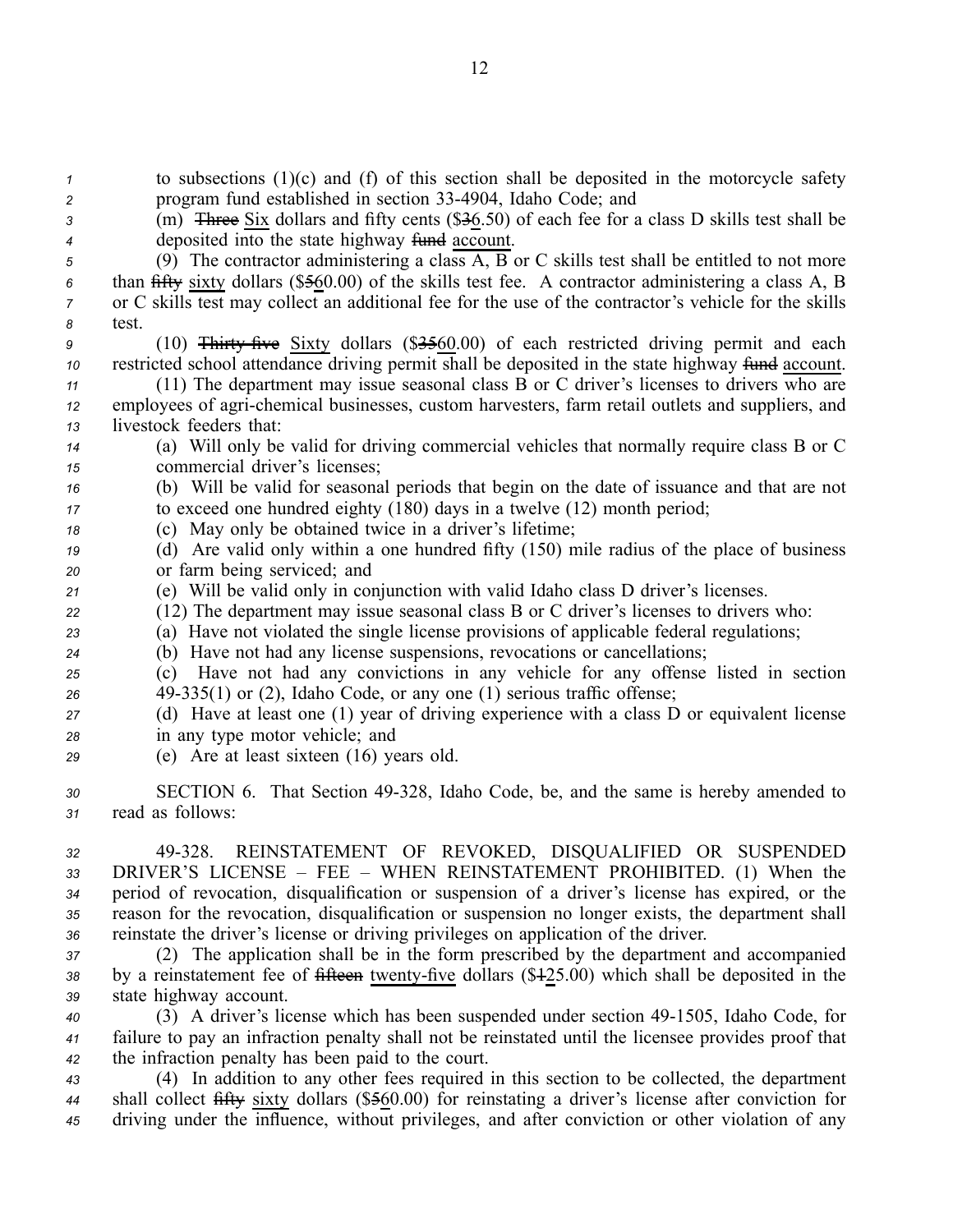other traffic related misdemeanor or infraction, of which fees forty dollars (\$40.00) shall be paid over to the county treasurer of the county in which the conviction occurred for suppor<sup>t</sup> of that county's justice fund, or the current expense fund if no county justice fund has been established, and the ten twenty dollars (\$120.00) shall be deposited in the state highway *5* account.

 (5) In addition to any other fees required in this section to be collected, the department shall collect one two hundred fifteen dollars (\$41.5200) for reinstating a driver's license after 8 a suspension imposed under the provisions of section 18-8002 or section 18-8002A, Idaho Code, or after <sup>a</sup> revocation, disqualification or suspension arising out of any alcohol or drug related offense, other than <sup>a</sup> suspension imposed upon <sup>a</sup> person under eighteen (18) years of 11 age pursuant to section 18-1502(d), Idaho Code. Funds collected pursuant to this subsection shall be deposited in the state highway account. The department shall reevaluate the amount of the reinstatement fee herein imposed not later than February, 2000, to determine the sufficiency of the fee to meet the costs associated with the implementation of section 188002A, Idaho *<sup>15</sup>* Code.

 (6) When there is more than one (1) reason why <sup>a</sup> driver's license was revoked or suspended or why <sup>a</sup> driver was disqualified, the department shall not collect multiple fees for reinstatement, but shall only collect one (1) reinstatement fee, which shall be the greater reinstatement fee, provided however, the department shall collect <sup>a</sup> reinstatement fee for each revocation, disqualification or suspension under chapter 80, title 18, Idaho Code.

*<sup>21</sup>* SECTION 7. That Section 49523, Idaho Code, be, and the same is hereby amended to *<sup>22</sup>* read as follows:

 49523. PROCEDURE WHEN DEPARTMENT UNSATISFIED AS TO OWNERSHIP OR SECURITY INTERESTS – TEMPORARY REGISTRATION PROCEDURE. (1) If the department is not satisfied as to the ownership of the vehicle or that there are no undisclosed security interests in it, the department may register the vehicle, but shall either:

*<sup>27</sup>* (a) Withhold issuance of <sup>a</sup> certificate of ownership until the applicant presents documents *<sup>28</sup>* reasonably sufficient to satisfy the department as to the applicant's ownership of the *<sup>29</sup>* vehicle and that there are no undisclosed security interests in it; or

 (b) As <sup>a</sup> condition of issuing <sup>a</sup> certificate of ownership, require the applicant to file with the department all documents held as to the applicant's ownership of the vehicle, together with <sup>a</sup> bond in the form prescribed by the department and executed by the applicant, or <sup>a</sup> deposit of cash in <sup>a</sup> like amount. The bond shall be in an amount equal to one and onehalf (1 1/2) times the value of the vehicle, as determined by the department, and conditioned to indemnify any prior owner and secured party and any subsequent purchaser of the vehicle or person acquiring any security interest in it, and their respective successors in interest, against any expense, loss or damage, including reasonable attorney's fees, by reason of the issuance of the certificate of ownership of the vehicle, or on account of any defect in or disclosed security interest upon the right, title and interest of the applicant in and to the vehicle. Any such interested person has <sup>a</sup> right of action to recover on the bond for any breach of its conditions, but the aggregate liability of the surety to all persons shall not exceed the amount of the bond. The bond, or any cash deposit, shall be returned at the end of three (3) years, or prior to that time if the vehicle is no longer registered in this state and the current valid certificate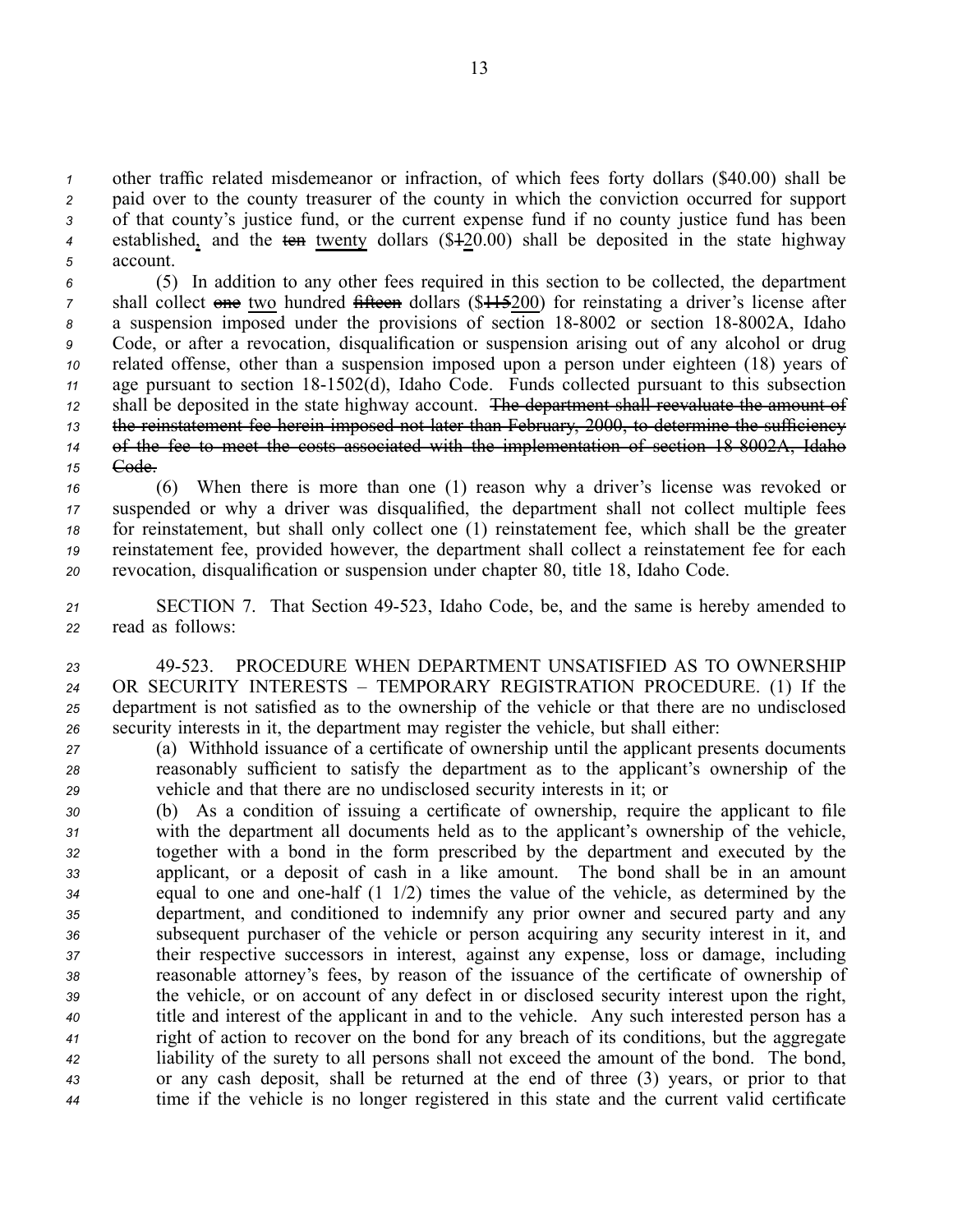*<sup>1</sup>* of ownership is surrendered to the department, unless the department has been notified of *<sup>2</sup>* the pendency of an action to recover on the bond.

 (c) As to <sup>a</sup> vehicle ten (10) years old or more since manufacture, an applicant who is <sup>a</sup> resident of the state of Idaho may file with the department, before its authorized representative, <sup>a</sup> verified statement of facts setting out in detail the manner in which the applicant came into possession of the vehicle, the establishment of ownership, and <sup>a</sup> summary of the applicant's attempts to contact any prior owners of the vehicle. Upon receipt by the department of the verified statement and all documentation relating to the applicant's possession of the vehicle, and completion of an inspection of the vehicle identification number by an authorized representative of the department, the applicant shall execute <sup>a</sup> document in the form provided by the department releasing it of any and all damages that may be suffered by the applicant, along with warranties that the applicant will pay any and all damages suffered by any person or entity as to the issuance of <sup>a</sup> title for that vehicle by the department. The department shall then issue <sup>a</sup> certificate of title to the applicant in form set out by this section. The certificate of title shall include the statement, "ISSUED ON STATEMENT OF APPLICANT", in permanen<sup>t</sup> letters upon its face. The title issued pursuan<sup>t</sup> to this subsection shall be presumed to indicate legal ownership of the vehicle at the end of the three (3) year period from the date of issue of that title, provided the vehicle is still registered in the state of Idaho, and there are no actions or claims pending against the applicant which places legal ownership in question. The department and the state of Idaho shall be immune as to any damages suffered by any person or entity as <sup>a</sup> result of the issuance of <sup>a</sup> certificate of title as provided by this subsection.

 (2) Every dealer desiring the privilege of issuing temporary registration permits for the operation of vehicles shall make application to the department. If the privilege is granted, the dealer will receive <sup>a</sup> series of permits, consecutively numbered by the department, secured by 27 the dealer at a fee of five nine dollars (\$59.00) for each permit. A permit subsequently issued by <sup>a</sup> dealer to <sup>a</sup> purchaser shall be valid for <sup>a</sup> period not to exceed thirty (30) days.

 The dealer shall issue temporary registration permits in numerical sequence, one (1) only for each vehicle sold to <sup>a</sup> bona fide purchaser. Each permit, and the attached stub, shall be completed in duplicate, in ink or by typewriter at the time of issuance. The expiration date on the original permit shall be filled in by rubber stamp or broad-tipped marking pen, and the print shall be at least three-fourths  $(3/4)$  inch high and one-eighth  $(1/8)$  inch wide. The original permit shall be displayed in the rear window of the vehicle for which it is issued, excep<sup>t</sup> when issued for <sup>a</sup> convertible, station wagon, motorcycle, or other vehicle for which this would not be practical. In these exceptional cases, the permit should be conspicuously displayed in <sup>a</sup> place where the number of the permit and the expiration date may be easily read and where protected from exposure to weather conditions which would render it illegible.

 (3) The dealer shall keep <sup>a</sup> written record of every temporary registration permit issued. This record shall include the name and address of the person or firm to whom the permit is issued, <sup>a</sup> description of the vehicle for which it is issued, including year, make, model, identification number, and the date of issue. This record shall list all permits in numerical sequence and shall be open to inspection by any peace officer or designated employee of the department.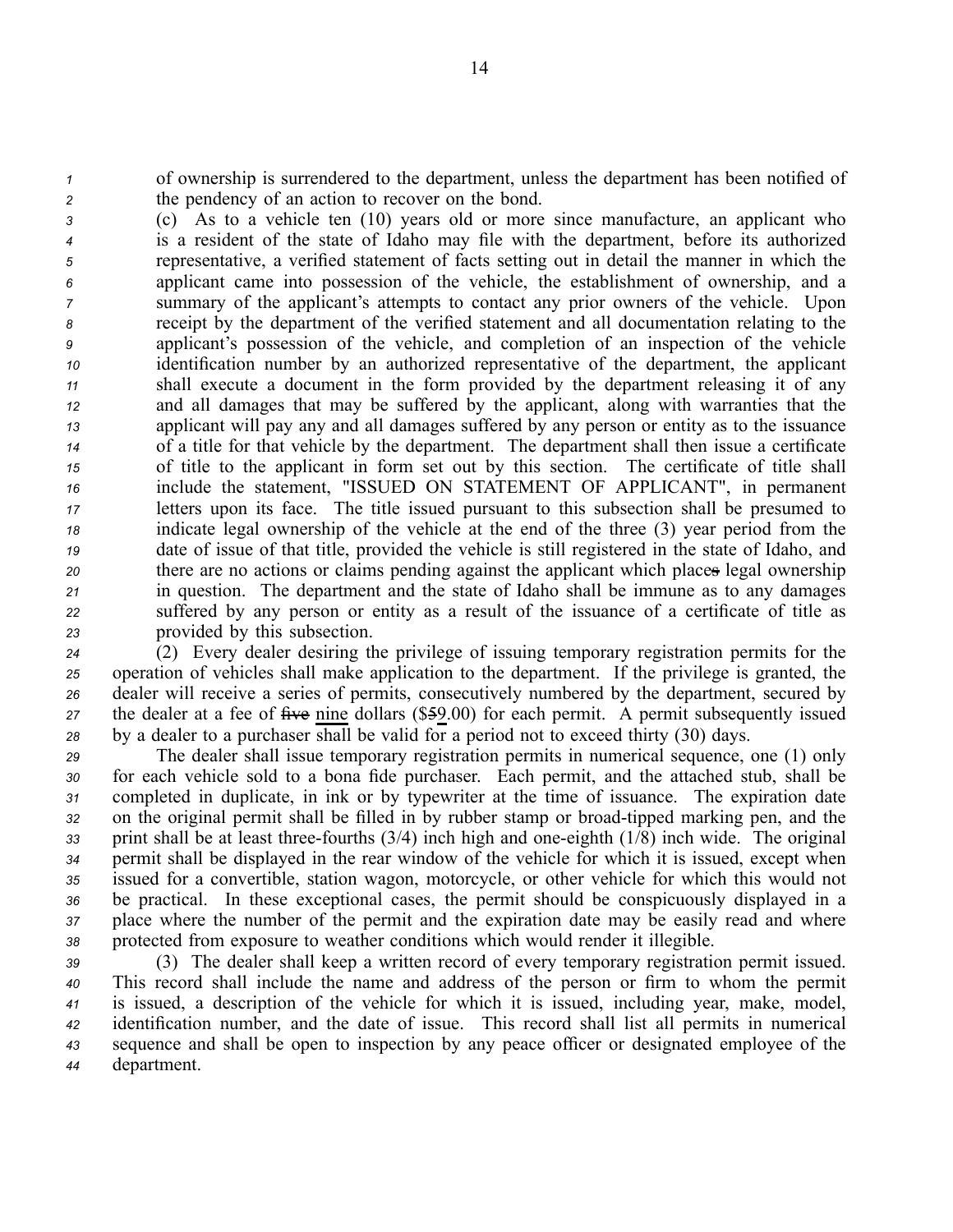*<sup>1</sup>* (4) The fees collected from dealers by the department under the provisions of this *<sup>2</sup>* section shall be transmitted by the department to the state treasurer for deposit in the highway *<sup>3</sup>* distribution account.

 (5) Upon application for title and for registration of <sup>a</sup> vehicle for which temporary registration has been issued under this section, the county assessor shall collect and fees shall be deemed due from the date of issuance of the temporary registration permit rather than from date of application for title or registration.

 (6) The department or <sup>a</sup> county assessor may issue temporary vehicle registration permits in an emergency situation. The fee for <sup>a</sup> temporary registration shall be five nine dollars (\$59.00), and shall be valid for <sup>a</sup> period of thirty (30) days. The temporary fees collected by the department shall be transmitted to the state treasurer for deposit in the highway distribution account. Temporary fees collected by an assessor shall be distributed as follows: three five dollars (\$35.00) shall be deposited in the county current expense fund and two four dollars (\$24.00) shall be transmitted to the department for deposit through the state treasurer in the highway distribution account.

16 SECTION 8. That Section 49-1224, Idaho Code, be, and the same is hereby amended to *<sup>17</sup>* read as follows:

<sup>18</sup> 49-1224. SELF-INSURERS. (1) Any person in whose name more than twenty-five (25) *<sup>19</sup>* motor vehicles are registered and titled in Idaho, or engaged in the operation of <sup>a</sup> railroad, *<sup>20</sup>* street railway system or public utility subject to the regulation of the public utilities commission *21* irrespective of the number of vehicles registered, may qualify as a self-insurer by obtaining a 22 certificate of self-insurance issued by the department.

23 (2) The department may, in its discretion, issue a certificate of self-insurance and certificate of liability insurance in <sup>a</sup> form as the department prescribes when the department is satisfied that the person is possessed and will continue to be possessed of ability to pay judgments obtained against that person upon application, and providing <sup>a</sup> statement by <sup>a</sup> certified public accountant attesting the applicant's net worth is five hundred thousand dollars (\$500,000), <sup>a</sup> list of vehicles and an application fee of forty seventy dollars (\$470.00) which shall be deposited in the state highway account.

*<sup>30</sup>* (3) The selfinsurer will be required to submit an annual financial statement showing net *<sup>31</sup>* worth of five hundred thousand dollars (\$500,000), <sup>a</sup> list of vehicles and <sup>a</sup> forty seventy dollar *<sup>32</sup>* (\$470.00) issue fee to be deposited in the state highway account.

 (4) Upon not less than five (5) days' notice and <sup>a</sup> hearing pursuan<sup>t</sup> to the notice, the department may upon reasonable grounds cancel a certificate of self-insurance. Failure to pay any judgment within thirty (30) days after <sup>a</sup> judgment shall have become final shall constitute <sup>a</sup> reasonable ground for the cancellation of a certificate of self-insurance.

*<sup>37</sup>* SECTION 9. That Section 491607, Idaho Code, be, and the same is hereby amended to *<sup>38</sup>* read as follows:

 491607. FEES – FUNDS – EXPENSES – EXPIRATION OF LICENSES. (1) The department shall collect with each application for licensure, the following fees: (a) Dealer's, wholesale dealer's and vehicle manufacturer's license, initial application, **one** two hundred twenty five dollars (\$125200), ten dollars (\$10.00) of which shall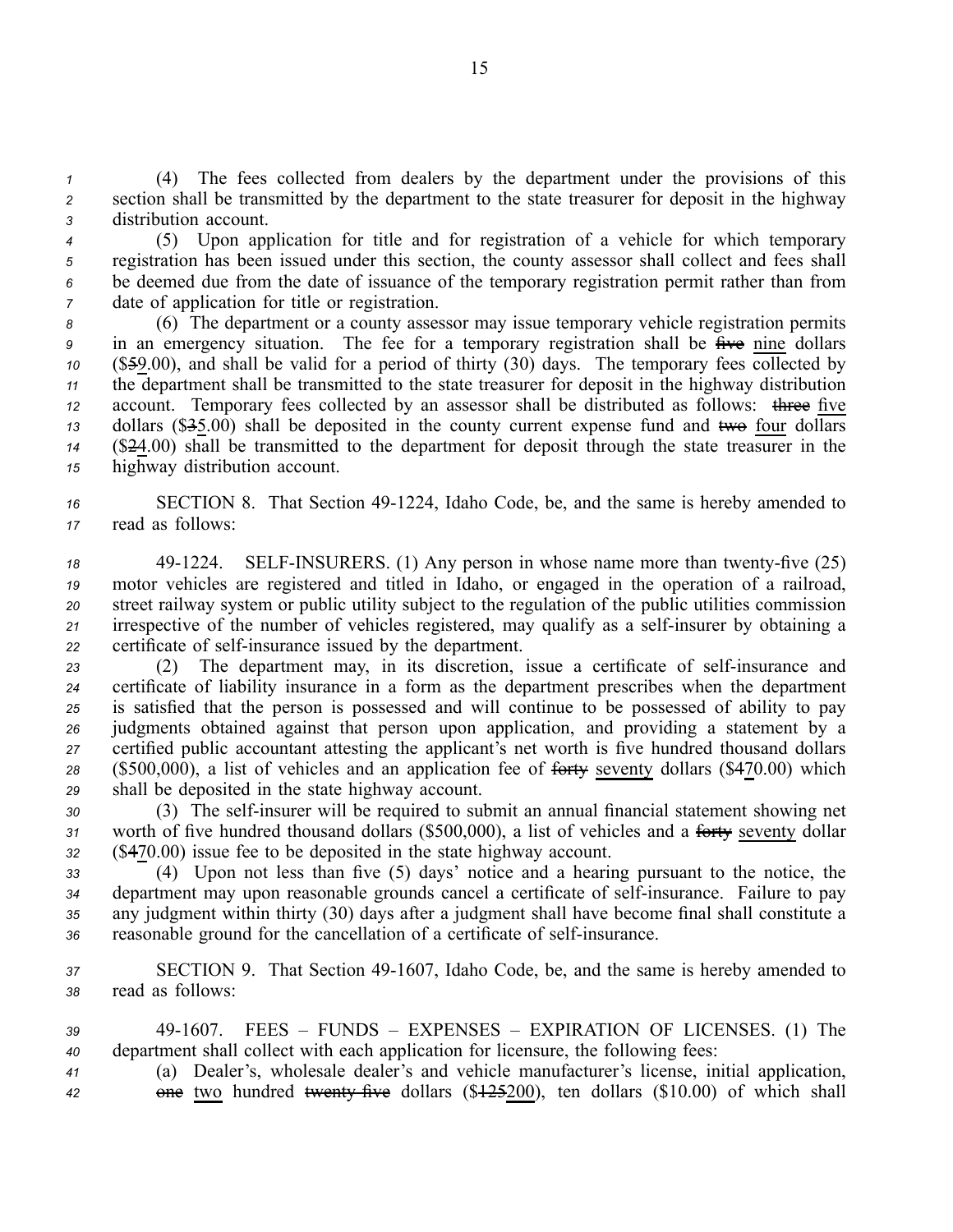*<sup>1</sup>* be deposited in the county current expense fund. Renewal application, one hundred 2 seventy-five dollars  $(\$10075)$ .

3 (b) Vehicle salesman's license, <del>twenty five</del> thirty-six dollars (\$2536.00), ten dollars *<sup>4</sup>* (\$10.00) of which shall be deposited in the county current expense fund.

*f* (c) Distributor-factory branch-distributor branch license, one hundred seventy-five dollars 6  $($10075)$ .

*7* (d) Representative's license, wenty five forty-four dollars (\$2544.00).

*<sup>8</sup>* (e) To reissue <sup>a</sup> license, salesman and dealer identification cards or other licensing *<sup>9</sup>* documents at <sup>a</sup> dealer's request, not resulting from an error by the department, <sup>a</sup> fee *<sup>10</sup>* of ten eighteen dollars (\$108.00) per document.

 (f) Supplemental lot license or relocated principal place of business, and temporary 12 supplemental lot, twenty five forty-four dollars (\$2544.00) for license issued to a single dealer. A fee of  $\frac{6}{10}$  for  $\frac{1}{2}$  dealer. A fee of  $\frac{6}{10}$  for  $\frac{1}{2}$  dealer. A fee of  $\frac{6}{10}$  eighty-eight dollars (\$5088.00) for a license issued to a group of dealers for <sup>a</sup> temporary supplemental lot.

*<sup>15</sup>* (2) All fees shall be paid over to the state treasurer for credit to the state highway *<sup>16</sup>* account out of which shall be paid the expenses of the department and the expenses incurred in *<sup>17</sup>* enforcing the provisions of this chapter.

*<sup>18</sup>* (3) Dealer licenses, if not suspended or revoked, may be renewed from year to year upon *<sup>19</sup>* the paymen<sup>t</sup> of the fees specified in this section to accompany applications, and renewals shall 20 be made in accordance with the provisions of section 49-1634, Idaho Code.

 (a) There shall be twelve (12) licensing periods, starting with January and ending in December. A dealer's license shall be in effect from the month of initial licensing through the last day of the next year's calendar month that precedes the month of the initial licensing.

*<sup>25</sup>* (b) Any renewal license application received or postmarked after thirty (30) days from *<sup>26</sup>* the end of the previous year's license period shall be processed as an initial application *<sup>27</sup>* and initial fees shall be paid.

- *<sup>28</sup>* (4) Salesman licenses, if not suspended or revoked, shall be valid for three (3) years from *<sup>29</sup>* the date of issue provided that:
- *<sup>30</sup>* (a) Employment remains with the sponsoring dealership; and

*<sup>31</sup>* (b) The sponsoring dealership has <sup>a</sup> valid license issued by the department.

*<sup>32</sup>* Renewals shall be issued in accordance with the provisions of section 491635, Idaho Code.

*<sup>33</sup>* SECTION 10. That Section 492444, Idaho Code, be, and the same is hereby amended to *<sup>34</sup>* read as follows:

 492444. IDENTIFICATION CARD ISSUED – FOURYEAR OR EIGHTYEAR. (1) The department shall issue <sup>a</sup> distinguishing identification card which shall set forth the information contained in the application, in <sup>a</sup> form as prescribed by the department. All identification cards issued on or after January 1, 1993, shall not contain the applicant's social security number. An applicant's social security number shall be exemp<sup>t</sup> from disclosure excep<sup>t</sup> for inquiries from agencies or institutions authorized to obtain such information by federal law or regulation, from peace officers or from jury commissioners. Each card shall have printed on it the applicant's full name, date of birth, Idaho residence address, sex, weight, height, eye color, hair color, and shall be issued <sup>a</sup> distinguishing number assigned to the applicant. Each card shall also have printed on it the name of this state, the date of issuance, and the date of expiration. An identification card shall not be valid until it has been signed on the signature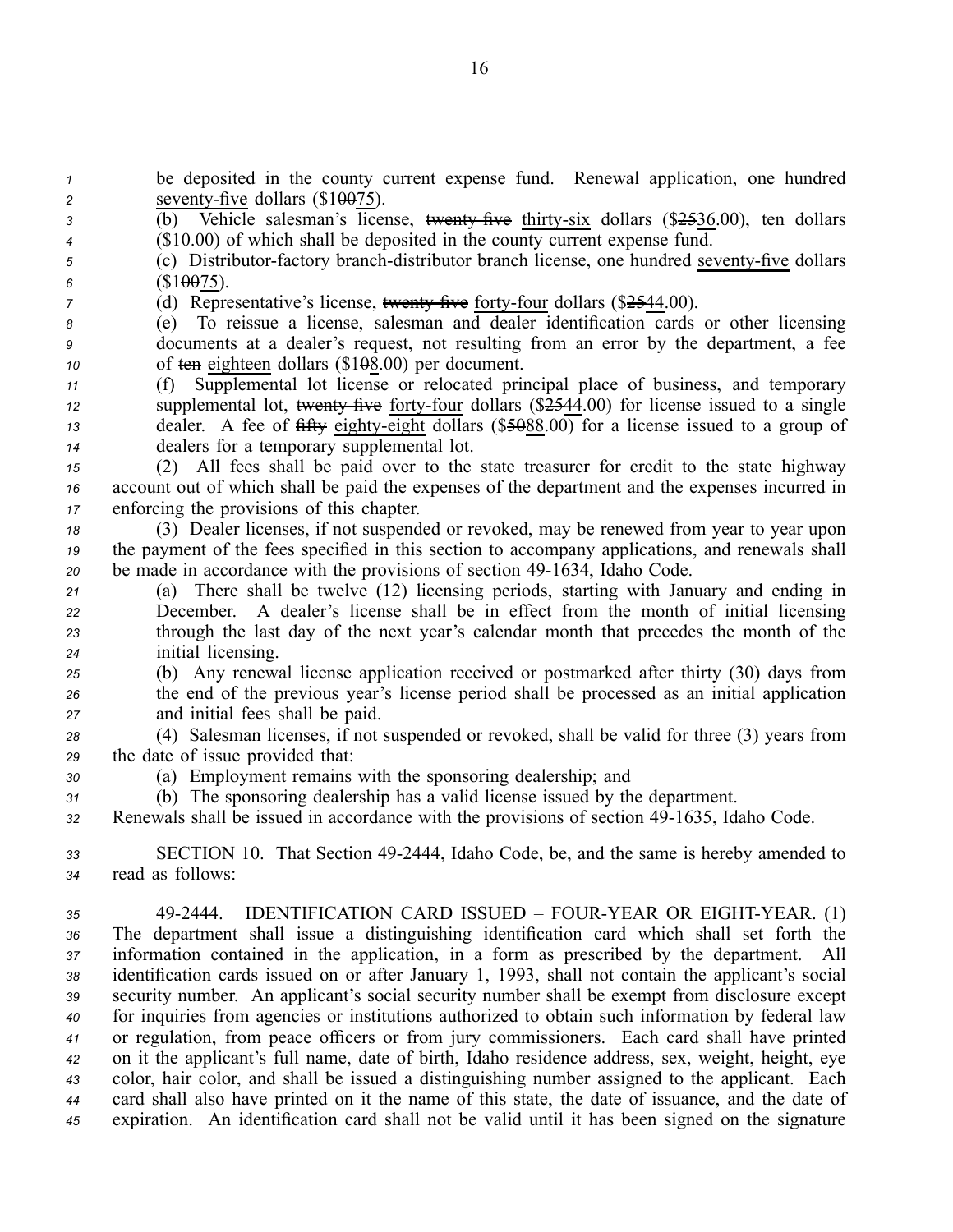line by the applicant. Each card shall bear upon it <sup>a</sup> color photograph of the applicant which shall be taken by the examiner at the time of application. The photograph shall be taken without headgear or other clothing or device that disguises or otherwise conceals the face or head of the applicant. A waiver may be granted by the department allowing the applicant to wear headgear or other head covering for medical, religious or safety purposes so long as the face is not disguised or otherwise concealed. At the reques<sup>t</sup> of the applicant, an identification card may contain <sup>a</sup> statement or indication of the medical condition of the applicant.

 No person shall receive an identification card unless and until he surrenders to the department all identification cards in his possession issued to him by Idaho or any other jurisdiction, or any driver's license issued by any other jurisdiction within the United States, or until he executes an affidavit that he does not possess an identification card or any driver's *<sup>12</sup>* license.

 Identification cards issued to persons under eighteen (18) years of age shall include <sup>a</sup> notation "under 18 until (month, day, year)," and identification cards issued to persons eighteen 15 (18) years of age to twenty-one (21) years of age shall include a notation "under 21 until 16 (month, day, year)." The nonrefundable fee for a four-year identification card issued to persons twenty-one (21) years of age or older shall be seven ten dollars and fifty cents (\$7.5010.00) of which five dollars (\$5.00) shall be retained by the county and credited to the current expense fund, and two five dollars and fifty cents (\$2.505.00) shall be deposited in the state treasury to the credit of the highway distribution account. The nonrefundable fee for identification cards issued to persons under twenty-one  $(21)$  years of age shall be  $s\ddot{x}$  ten dollars and fifty cents (\$6.5010.00), of which five dollars (\$5.00) shall be retained by the county and credited to the current expense fund, and one five dollars and fifty cents (\$1.505.00) shall be deposited in 24 the state treasury to the credit  $\overline{of}$  the highway distribution account. The nonrefundable fee 25 for an eight-year identification card shall be fifteen twenty dollars (\$4.520.00) of which ten dollars (\$10.00) shall be retained by the county and credited to the current expense fund, and five ten dollars (\$510.00) shall be deposited in the state treasury to the credit of the highway distribution account. At the option of the applicant, the identification card issued to <sup>a</sup> person twenty-one (21) years of age or older shall expire either on the cardholder's birthday in the fourth year or the eighth year following issuance of the card, excep<sup>t</sup> as otherwise provided in subsection (3) of this section. Every identification card issued to <sup>a</sup> person under eighteen (18) years of age shall expire five (5) days after the person's eighteenth birthday, excep<sup>t</sup> as otherwise provided in subsection (3) of this section. Every identification card issued to <sup>a</sup> person eighteen 34 (18) years of age but under twenty-one (21) years of age shall expire five (5) days after the 35 person's twenty-first birthday, except as otherwise provided in subsection (3) of this section.

 Individuals required to register in compliance with section 3 of the federal military selective service act, 50 U.S.C. App. 451 et seq., as amended, shall be provided an opportunity to fulfill such registration requirements in conjunction with an application for an identification card. Any registration information so supplied shall be transmitted by the department to the selective service system.

*<sup>41</sup>* (2) Every identification card, excep<sup>t</sup> those issued to persons under twentyone (21) years *<sup>42</sup>* of age, shall be renewable on or before its expiration, but not more than twelve (12) months *<sup>43</sup>* before, and upon application and paymen<sup>t</sup> of the required fee.

*<sup>44</sup>* (3) Every identification card issued to <sup>a</sup> person who is not <sup>a</sup> citizen or permanen<sup>t</sup> *<sup>45</sup>* legal resident of the United States shall have an expiration date that is the same date as the *<sup>46</sup>* end of lawful stay in the United States as indicated on documents issued and verified by the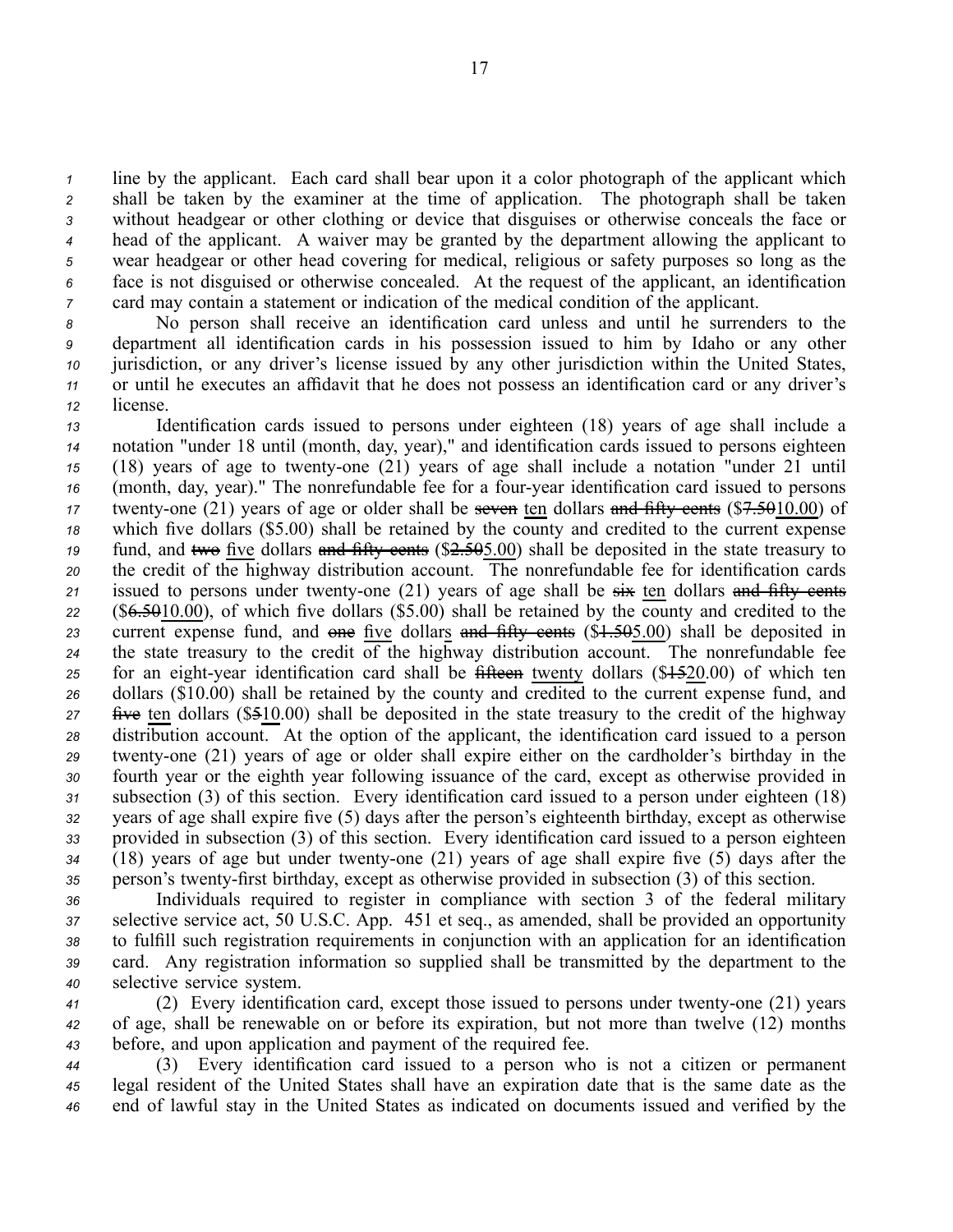department of homeland security, provided however, that the expiration date shall not extend beyond the expiration date for the same category of identification card issued to citizens. Persons whose department of homeland security documents do not state an expiration date shall be issued an identification card with an expiration date of one (1) year from the date of issuance.

 (4) When an identification card has been expired for less than twelve (12) months, the renewal of the identification card shall start from the original date of expiration regardless of the year in which the application for renewal is made. If the identification card is expired for more than twelve (12) months, the application shall expire, at the option of the applicant, on the applicant's birthday in the fourth year or the eighth year following reissuance of the identification card, excep<sup>t</sup> as otherwise provided in subsection (3) of this section.

 (5) A person possessing an identification card who desires to donate any or all organs or tissue in the event of death, and who has completed <sup>a</sup> document of gift pursuan<sup>t</sup> to the provisions for donation of anatomical gifts as set forth in chapter 34, title 39, Idaho Code, may, at the option of the donor, indicate this desire on the identification card by the imprinting of the word "donor" on the identification card. The provisions of this subsection shall apply to persons possessing an identification card who are sixteen (16) years of age or older but less than eighteen (18) years of age if the requirements provided in chapter 34, title 39, Idaho Code, have been complied with.

 (6) A person possessing an identification card or an applicant for an identification card who is <sup>a</sup> person with <sup>a</sup> permanen<sup>t</sup> disability may reques<sup>t</sup> that the notation "permanently disabled" be imprinted on the identification card, provided the person presents written certification from <sup>a</sup> licensed physician verifying that the person's stated impairment qualifies as <sup>a</sup> permanen<sup>t</sup> disability according to the provisions of section 49117, Idaho Code.

*<sup>25</sup>* (7) In the case of <sup>a</sup> name change, the applicant shall provide legal documentation to *<sup>26</sup>* verify the change in accordance with department rules.

 (8) Whenever any person, after applying for or receiving an identification card, shall move from the address shown on the application or on the identification card issued, that person shall, within thirty (30) days, notify the transportation department in writing of the old and new addresses.

 (9) The department shall cancel any identification card upon determining that the person was not entitled to the issuance of the identification card, or that the person failed to give the required and correct information in his application or committed fraud in making the application. Upon cancellation, the person shall surrender the canceled identification card to the department.

*<sup>36</sup>* (10) If any person shall fail to return to the department the identification card as required, *<sup>37</sup>* the department may direct any peace officer to secure its possession and return the identification *<sup>38</sup>* card to the department.

39 (11) The department may issue a no-fee identification card to an individual whose driver's license has been canceled and voluntarily surrendered as provided in section 49322(4), Idaho Code. The identification card may be renewed at no cost to the applicant as long as the driver's license remains canceled.

*<sup>43</sup>* (12) It is an infraction for any person to fail to notify the department of <sup>a</sup> change of *<sup>44</sup>* address as required by the provisions of subsection (8) of this section.

*<sup>45</sup>* SECTION 11. That Section 632402, Idaho Code, be, and the same is hereby amended to *<sup>46</sup>* read as follows: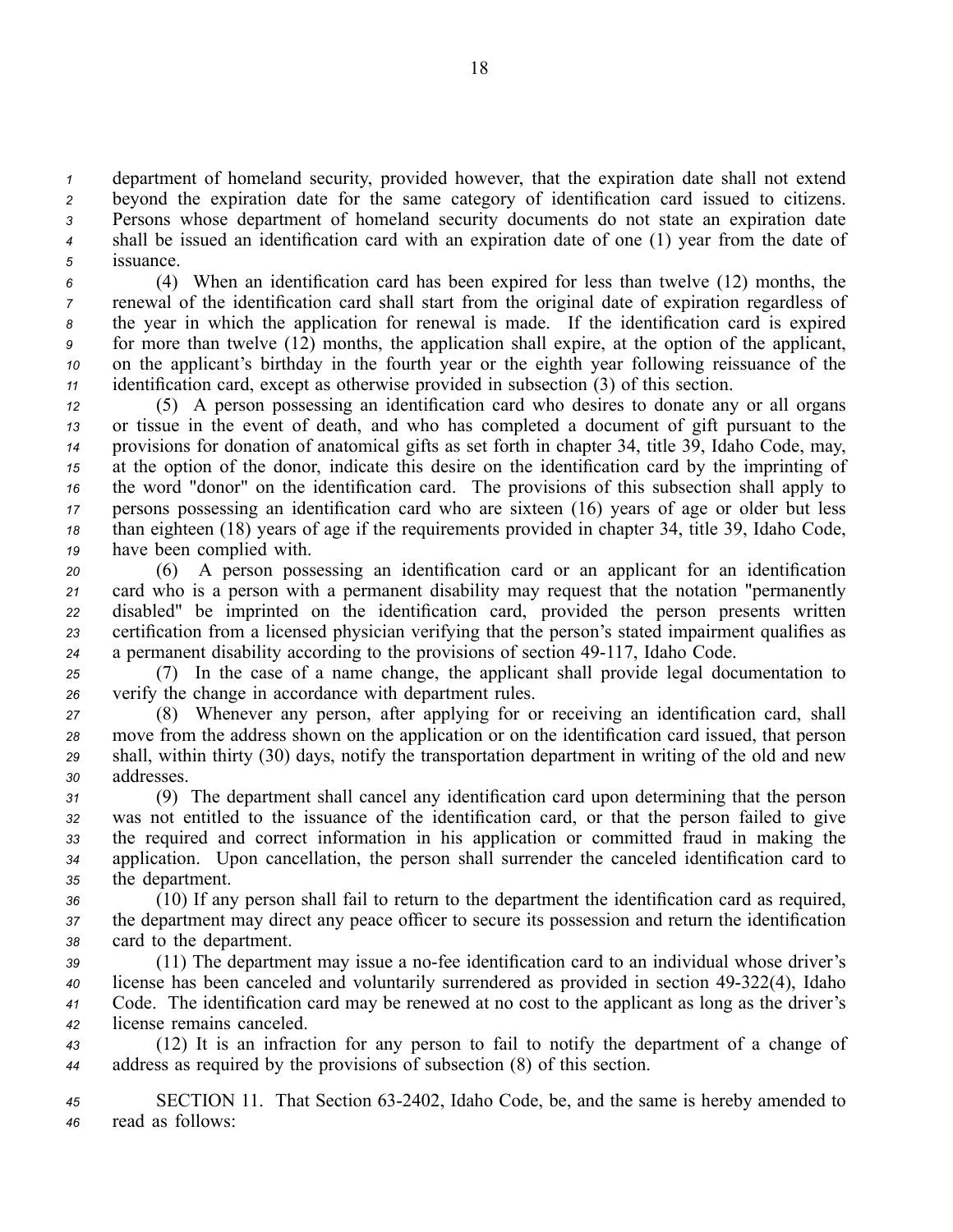632402. IMPOSITION OF TAX UPON MOTOR FUEL. (1) A tax is hereby imposed upon the distributor who receives motor fuel in this state. The legal incidence of the tax imposed under this section is borne by the distributor. The tax becomes due and payable upon receipt of the motor fuel in this state by the distributor unless such tax liability has previously accrued to another distributor pursuan<sup>t</sup> to this section. The tax shall be imposed without regard to whether use is on <sup>a</sup> governmental basis or otherwise, unless exempted by this chapter.

*7* (2) The tax imposed in this section shall be at the rate of twenty- $\hat{H}$ veeight cents (258 $\acute{\epsilon}$ ) *<sup>8</sup>* per gallon of motor fuel received. This tax shall be subject to the exemptions, deductions and *<sup>9</sup>* refunds set forth in this chapter.

*10* (3) The tax imposed in this section shall be at the rate of thirty-one cents  $(31¢)$  per *<sup>11</sup>* gallon of motor fuel received. This tax shall be subject to the exemptions, deductions and *<sup>12</sup>* refunds set forth in this chapter.

*<sup>13</sup>* (4) Subsection (2) of this section shall be in full force and effect on and after July 1, *<sup>14</sup>* 2009, through June 30, 2010.

*<sup>15</sup>* (5) Subsection (3) of this section shall be in full force and effect on and after July 1, *16* 2010.

 (6) Nothing in this chapter shall prohibit the distributor who is liable for paymen<sup>t</sup> of the tax imposed under subsection (1) of this section from including as par<sup>t</sup> of the selling price an amount equal to such tax on motor fuels sold or delivered by such distributor; provided however, that nothing in this chapter shall be deemed to impose tax liability on any person to whom such fuel is sold or delivered excep<sup>t</sup> as provided in subsection (69) of this section.

 (47) Any person coming into this state in <sup>a</sup> motor vehicle may transport in the manufacturer's original tank of that vehicle, for his own use only, not more than thirty (30) gallons of motor fuel for the purpose of operating that motor vehicle, without complying with the provisions of this chapter.

*<sup>26</sup>* (58) The tax imposed in this section does not apply to:

*<sup>27</sup>* (a) Special fuels that have been dyed at <sup>a</sup> refinery or terminal under the provisions of *<sup>28</sup>* 26 U.S.C. section 4082 and regulations adopted thereunder, or under the clean air act and *<sup>29</sup>* regulations adopted thereunder excep<sup>t</sup> as provided in section 632425, Idaho Code; or

 (b) Special fuel dispensed into <sup>a</sup> motor vehicle which uses gaseous special fuels and which displays <sup>a</sup> valid gaseous special fuels permit under section 632424, Idaho Code; or (c) Special fuels that are gaseous special fuels, as defined in section 632401, Idaho Code, excep<sup>t</sup> that par<sup>t</sup> thereof that is delivered into the fuel supply tank or tanks of <sup>a</sup> motor vehicle; or

*<sup>35</sup>* (d) Aircraft engine fuel subject to tax under section 632408, Idaho Code.

 (69) Should the distributor of first receipt be exemp<sup>t</sup> from imposition of the tax as <sup>a</sup> 37 matter of federal law, by virtue of its status as a federally-recognized Indian tribe or member of such tribe, such distributor shall not bear the tax's legal incidence and must pass the tax through as par<sup>t</sup> of the selling price of the fuel. Such distributor shall retain the administrative obligation to remit the tax, and such obligation shall accrue upon receipt in accordance with subsection (1) of this section. Should <sup>a</sup> retailer otherwise subject to the tax be exemp<sup>t</sup> from imposition of the tax as a matter of federal law, by virtue of its status as a federally-recognized Indian tribe or member of such tribe, the retailer shall not bear the tax's legal incidence and must pass the tax through as par<sup>t</sup> of the selling price of the fuel to the consumer, unless such consumer is exemp<sup>t</sup> from imposition of the tax as <sup>a</sup> matter of federal law, by virtue of its status as <sup>a</sup> federallyrecognized Indian tribe or membership in such tribe, and the retailer shall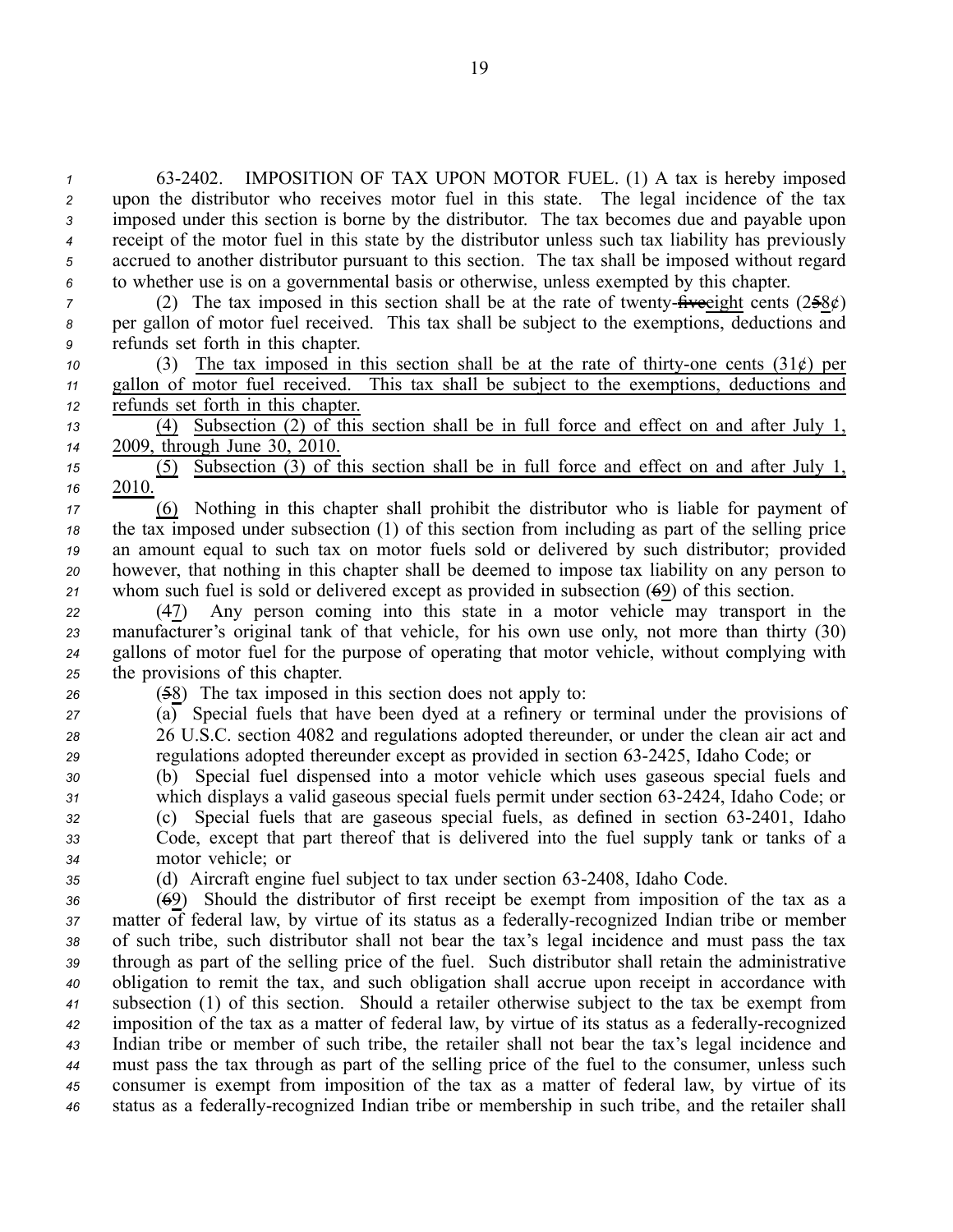*<sup>1</sup>* be entitled to claim <sup>a</sup> credit against taxes otherwise due and owing under this chapter or <sup>a</sup> tax *<sup>2</sup>* refund, together with interest, attributable to the fuel purchased by such consumer.

*<sup>3</sup>* SECTION 12. That Section 632424, Idaho Code, be, and the same is hereby amended to *<sup>4</sup>* read as follows:

 632424. GASEOUS FUELS. (1) In the case of special fuels which are in <sup>a</sup> gaseous form, the commission shall provide by rule the method to be used for converting the measurement of the fuel to the equivalent of gallons for the purpose of applying tax rates. The 8 method provided shall cause the tax rate provided in section 63-2402, Idaho Code, to apply to an amount of gaseous fuels having energy equal to one (1) gallon of gasoline.

 (2) As an alternative to the provisions of subsection (1) of this section, an annual fee in lieu of the excise tax may be collected on <sup>a</sup> vehicle powered by gaseous fuels. The rate of the fee shall be based on the following schedule for all types of gaseous fuels as adjusted by the formula for proration set out below. The permits shall be sold by gaseous fuels vendors dispensing gaseous fuels into motor vehicles.

| 15 | TOMMA GE<br><b>ACVIVA</b><br>unche iounioe<br><del>,,,,,,,</del> | CCC<br>- 1717                        |
|----|------------------------------------------------------------------|--------------------------------------|
| 16 | 8,000                                                            | <del>60.00</del>                     |
| 17 | 16,000<br>8,001                                                  | <del>89.00</del>                     |
| 18 | 16,001<br><del>26,000</del>                                      | <u>0170 AA</u><br><del>9179.00</del> |
| 19 | $26,001$ and above                                               | \$208.00                             |
| 20 | <b>VEHICLE TONNAGE (GVW)</b>                                     | FEE                                  |
| 21 | $0 - 8,000$                                                      | 80.00                                |
| 22 | $8,001 - 16,000$                                                 | \$110.00                             |
| 23 | $16,001 - 26,000$                                                | \$230.00                             |
| 24 | $26,001$ and above                                               | \$270.00                             |

 Permits for vehicles which are converted to gaseous fuels after the first of July in any year shall have the fee prorated for the appropriate number of months until renewal. The commission shall provide by rule the method to be used for converting the measurement of fuel to the equivalent of gallons for the purpose of applying increases in tax rates after this law becomes effective. A decal issued by the commission shall be displayed in any vehicle for which <sup>a</sup> permit is issued hereunder as evidence that the annual fee has been paid in lieu of the fuel tax. This decal shall be displayed in <sup>a</sup> conspicuous place.

 (3) As an alternative to the provisions of subsection (1) of this section, an annual fee in lieu of the excise tax may be collected on <sup>a</sup> vehicle powered by gaseous fuels. The rate of <sup>34</sup> the fee shall be based on the following schedule for all types of gaseous fuels as adjusted by the formula for proration set out below. The permits shall be sold by gaseous fuels vendors dispensing gaseous fuels into motor vehicles.

 VEHICLE TONNAGE (GVW) FEE 0 – 8,000 \$ 90.00 8,001 – 16,000 \$120.00